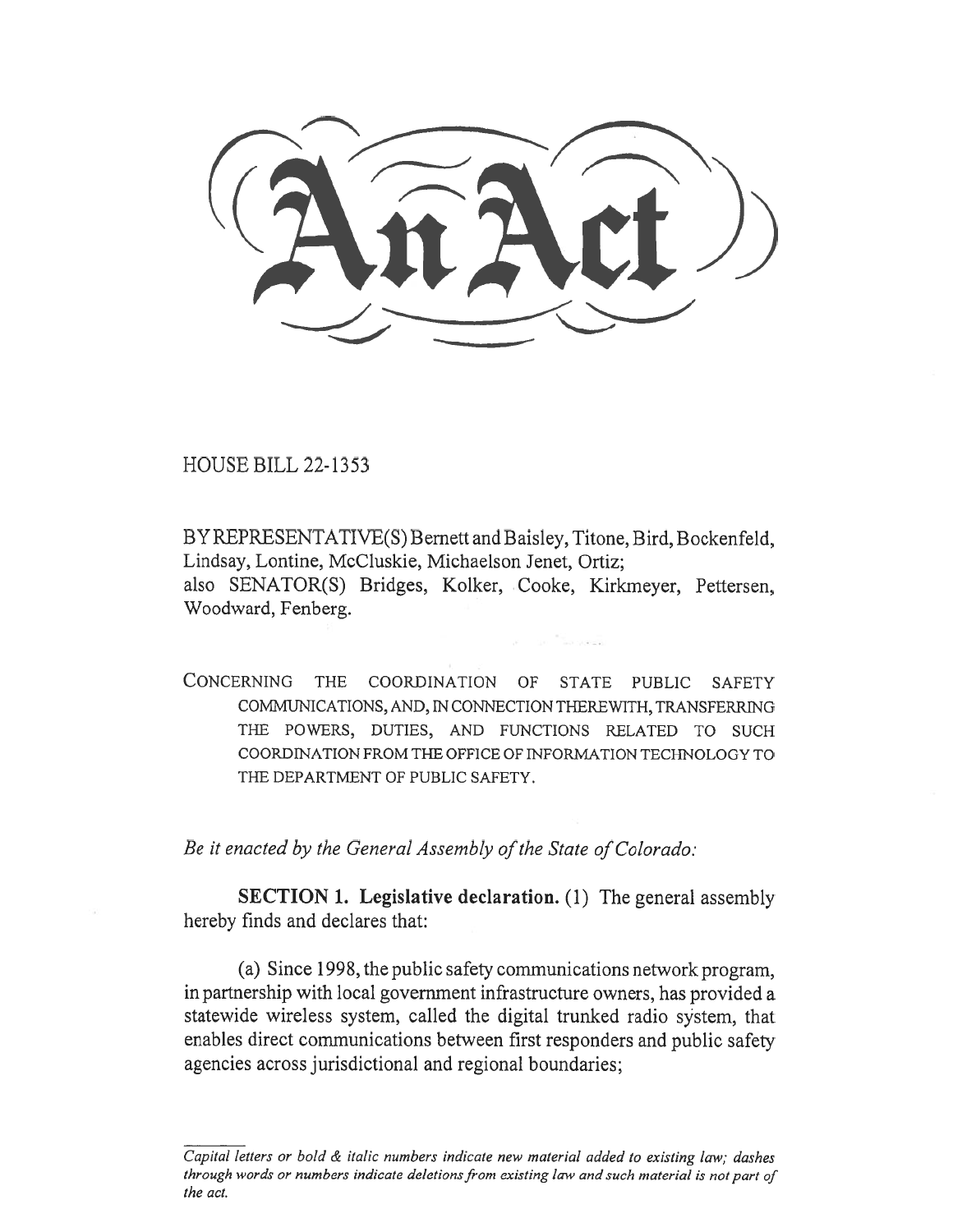(b) Transferring this existing public safety communications network program from the governor's office of information technology to the department of public safety is supported by users, stakeholders, and the executive branch of state government;

(c) A governance structure that reflects the sentiments of statewide users and stakeholders is imperative to ensure that the state continues to have a reliable public safety communications network that ensures the well-being of all Coloradans; and

(d) The governor's office of information technology and the Colorado department of public safety will prioritize maintaining complete network reliability and operational efficiency as they coordinate the transfer of the digital trunked radio system.

**SECTION 2.** In Colorado Revised Statutes, 2-3-1704, repeal (3) as follows:

2-3-1704. Powers and duties of the joint technology committee. (3) The committee oversees any telecommunications coordination within state government that the chief information officer performs pursuant to part 5 of article 37.5 of title 24, C.R.S.

**SECTION 3.** In Colorado Revised Statutes, add part 25 to article 33.5 of title 24 as follows:

# PART<sub>25</sub>

# PUBLIC SAFETY COMMUNICATIONS

24-33.5-2501. Definitions. As USED IN THIS PART 25, UNLESS THE CONTEXT OTHERWISE REQUIRES:

(1) "DIVISION" MEANS THE DIVISION OF HOMELAND SECURITY AND EMERGENCY MANAGEMENT CREATED IN SECTION 24-33.5-1603.

(2) "INTEROPERABLE COMMUNICATIONS" MEANS THE ABILITY OF PUBLIC SAFETY AGENCIES IN VARIOUS DISCIPLINES AND JURISDICTIONS TO COMMUNICATE WITH EACH OTHER ON DEMAND AND IN REAL TIME BY VOICE OR DATA USING COMPATIBLE RADIO COMMUNICATION SYSTEMS OR OTHER TECHNOLOGY.

PAGE 2-HOUSE BILL 22-1353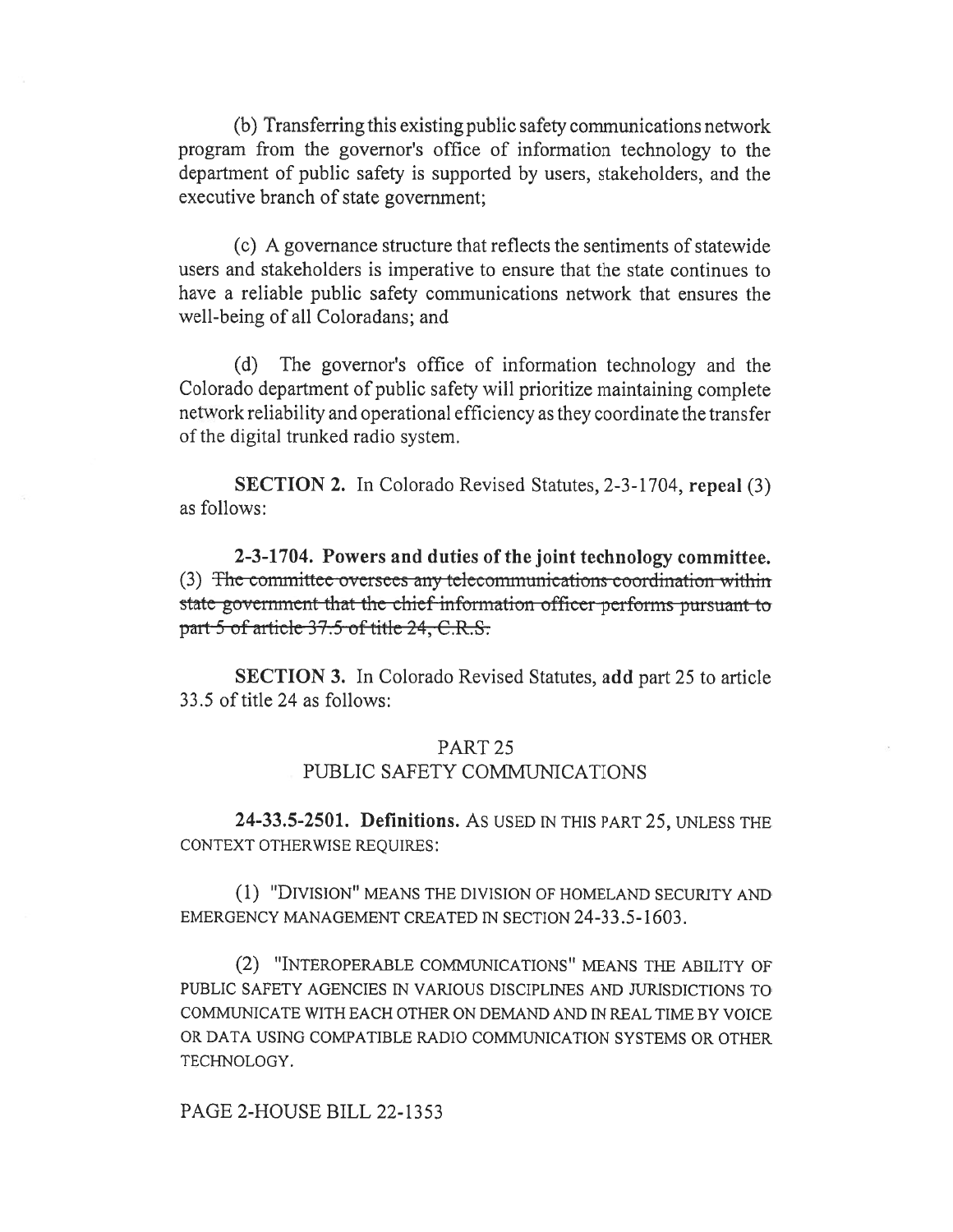(3) "OFFICE" MEANS THE OFFICE OF PUBLIC SAFETY COMMUNICATIONS CREATED IN SECTION 24-33.5-2502.

(4) "PUBLIC SAFETY AGENCY" MEANS AN AGENCY PROVIDING LAW ENFORCEMENT, FIRE PROTECTION, EMERGENCY MEDICAL, OR EMERGENCY RESPONSE SERVICES.

(5) "REGION" MEANS AN ALL-HAZARDS EMERGENCY MANAGEMENT REGION ESTABLISHED BY EXECUTIVE ORDER OF THE GOVERNOR.

24-33.5-2502. Office of public safety communications - public safety communications revolving fund - creation. (1) THE OFFICE OF PUBLIC SAFETY COMMUNICATIONS IS CREATED IN THE DIVISION OF HOMELAND SECURITY AND EMERGENCY MANAGEMENT IN THE DEPARTMENT OF PUBLIC SAFETY. THE OFFICE IS A TYPE 2 ENTITY, AS DEFINED IN SECTION 24-1-105, AND EXERCISES ITS POWERS AND PERFORMS ITS DUTIES AND FUNCTIONS UNDER THE DEPARTMENT OF PUBLIC SAFETY. THE DIRECTOR OF THE DIVISION SHALL APPOINT A DIRECTOR AS HEAD OF THE OFFICE OF PUBLIC SAFETY COMMUNICATIONS.

(2) (a) THE PUBLIC SAFETY COMMUNICATIONS REVOLVING FUND, REFERRED TO IN THIS SECTION AS THE "FUND", IS HEREBY CREATED IN THE STATE TREASURY. THE FUND CONSISTS OF MONEY APPROPRIATED TO THE FUND PURSUANT TO SUBSECTION (2)(b) OF THIS SECTION, MONEY DEPOSITED OR CREDITED TO THE FUND PURSUANT TO SUBSECTIONS (3) AND (4) OF THIS SECTION, AND ANY OTHER MONEY THAT THE GENERAL ASSEMBLY MAY TRANSFER TO THE FUND.

(b) THE GENERAL ASSEMBLY SHALL APPROPRIATE MONEY TO THE FUND EACH FISCAL YEAR IN THE ANNUAL GENERAL APPROPRIATION ACT FOR THE DIRECT AND INDIRECT COSTS OF THE OFFICE.

(c) THE STATE TREASURER SHALL CREDIT ALL INTEREST AND INCOME DERIVED FROM THE DEPOSIT OR INVESTMENT OF MONEY IN THE FUND TO THE FUND.

(d) THE STATE TREASURER SHALL CREDIT ANY UNEXPENDED AND UNENCUMBERED MONEY REMAINING IN THE FUND AT THE END OF A FISCAL YEAR TO THE FUND.

PAGE 3-HOUSE BILL 22-1353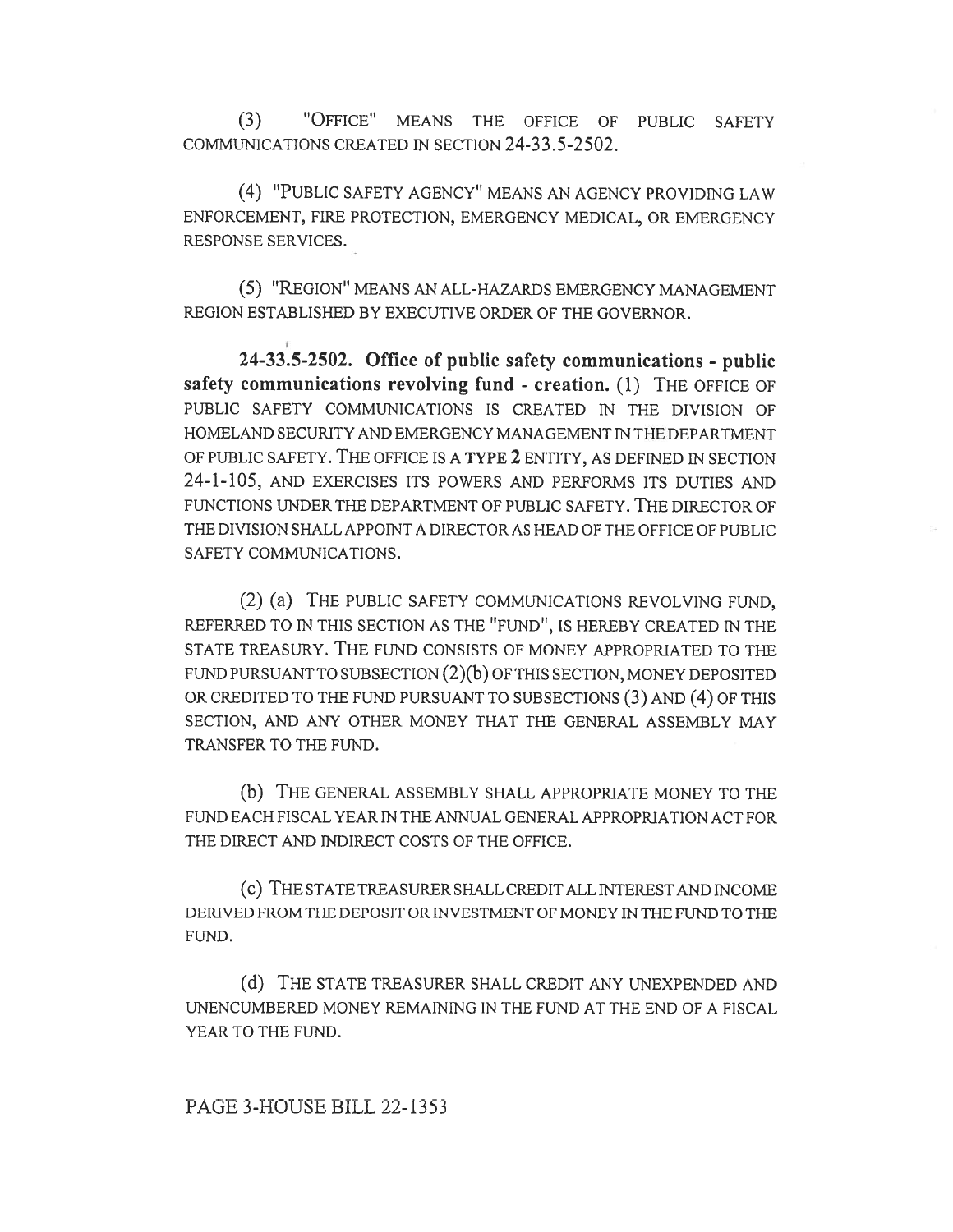(e) MONEY IN THE FUND IS CONTINUOUSLY APPROPRIATED TO THE OFFICE TO PAY THE DIRECT AND INDIRECT COSTS, INCLUDING PERSONAL SERVICES AND OPERATING COSTS, ASSOCIATED WITH ADMINISTERING PUBLIC SAFETY COMMUNICATIONS.

(3) THE OFFICE SHALL DEVELOP A METHOD FOR BILLING USERS OF THE OFFICE'S SERVICES THE FULL COST OF THE SERVICES, INCLUDING MATERIALS, DEPRECIATION RELATED TO CAPITAL COSTS, LABOR, AND ADMINISTRATIVE OVERHEAD. THE BILLING METHOD SHALL BE FULLY IMPLEMENTED FOR ALL USERS OF THE OFFICE'S SERVICES ON OR BEFORE JULY 1, 2023. REVENUE GENERATED FROM SUCH BILLING SHALL BE CREDITED TO THE FUND.

(4) (a) THE OFFICE MAY SEEK, ACCEPT, AND EXPEND GIFTS, GRANTS, DONATIONS, AND BEQUESTS FROM PRIVATE OR PUBLIC SOURCES FOR THE DIRECT AND INDIRECT COSTS, INCLUDING PERSONAL SERVICES AND OPERATING COSTS, ASSOCIATED WITH ADMINISTERING PUBLIC SAFETY COMMUNICATIONS. THE OFFICE SHALL TRANSMIT ALL MONEY RECEIVED THROUGH GIFTS, GRANTS, DONATIONS, OR BEQUESTS FOR SUCH PURPOSES TO THE STATE TREASURER, WHO SHALL CREDIT THE MONEY TO THE FUND.

(b) THE OFFICE MAY CONTRACT WITH THE UNITED STATES AND ANY OTHER LEGAL ENTITIES WITH RESPECT TO MONEY AVAILABLE TO THE OFFICE THROUGH GIFTS, GRANTS, DONATIONS, OR BEQUESTS.

24-33.5-2503. Transfer of functions - continuity of existence rules. (1) ON JULY 1, 2023, THE POWERS, DUTIES, AND FUNCTIONS OF THE OFFICE OF INFORMATION TECHNOLOGY IN CONNECTION WITH PUBLIC SAFETY TELECOMMUNICATIONS COORDINATION WITHIN STATE GOVERNMENT PURSUANT TO THE FORMER PART 5 OF ARTICLE 37.5 OF THIS TITLE 24, REFERRED TO IN THIS PART 25 AS "PUBLIC SAFETY COMMUNICATIONS", ARE TRANSFERRED TO THE DEPARTMENT AND ALLOCATED TO THE DIVISION PURSUANT TO THIS SECTION.

(2) (a) ON AND AFTER JULY 1, 2023, THE OFFICERS AND EMPLOYEES OF THE OFFICE OF INFORMATION TECHNOLOGY WHOSE POWERS, DUTIES, AND FUNCTIONS CONCERN THE POWERS, DUTIES, AND FUNCTIONS TRANSFERRED TO THE DEPARTMENT AND ALLOCATED TO THE DIVISION PURSUANT TO SUBSECTION (1) OF THIS SECTION AND WHOSE EMPLOYMENT IN THE DIVISION IS DEEMED NECESSARY BY THE DIRECTOR OF THE DIVISION TO CARRY OUT

#### PAGE 4-HOUSE BILL 22-1353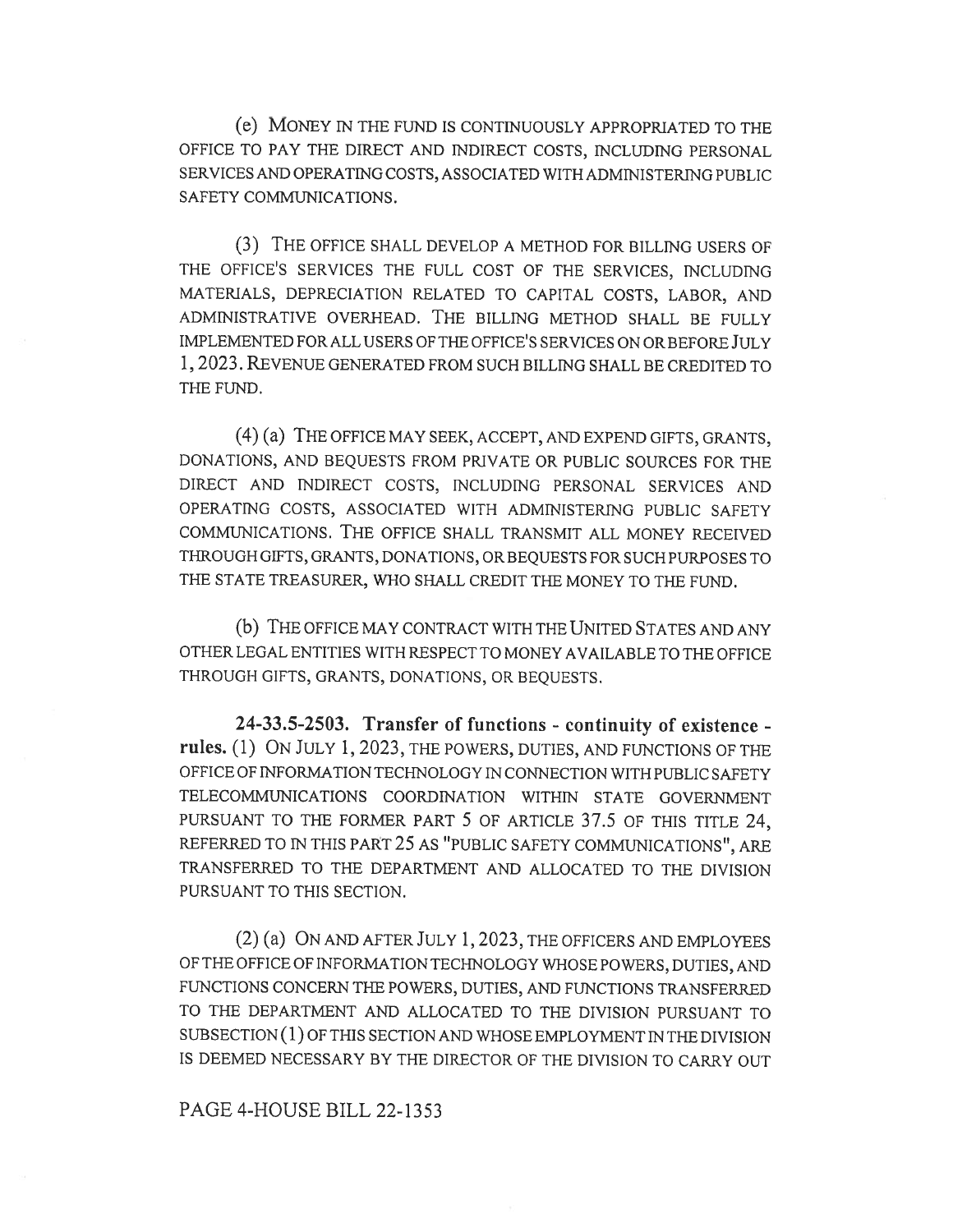THE PURPOSES OF THIS PART 25 SHALL BE TRANSFERRED TO THE DIVISION AND BECOME EMPLOYEES THEREOF.

(b) ANY EMPLOYEES WHO ARE TRANSFERRED TO THE DEPARTMENT PURSUANT TO THIS SUBSECTION (2) AND WHO ARE CLASSIFIED EMPLOYEES IN THE STATE PERSONNEL SYSTEM SHALL RETAIN ALL RIGHTS TO THE PERSONNEL SYSTEM AND RETIREMENT BENEFITS PURSUANT TO THE LAWS OF THE STATE, AND THEIR SERVICES SHALL BE DEEMED TO HAVE BEEN CONTINUOUS. ALL TRANSFERS AND ANY ABOLISHMENT OF POSITIONS IN THE STATE PERSONNEL SYSTEM SHALL BE MADE AND PROCESSED IN ACCORDANCE WITH STATE PERSONNEL SYSTEM LAWS AND REGULATIONS.

(3) ON OR BEFORE JULY 1, 2023, ALL ITEMS OF PROPERTY, REAL AND PERSONAL, INCLUDING OFFICE FURNITURE AND FIXTURES, BOOKS, DOCUMENTS, AND RECORDS OF THE OFFICE OF INFORMATION TECHNOLOGY PRIOR TO SAID DATE PERTAINING TO THE POWERS, DUTIES, AND FUNCTIONS TRANSFERRED TO THE DEPARTMENT AND ALLOCATED TO THE DIVISION PURSUANT TO THIS SECTION, ARE TRANSFERRED TO AND BECOME THE PROPERTY OF THE DIVISION.

(4) WHENEVER THE OFFICE OF INFORMATION TECHNOLOGY IS REFERRED TO OR DESIGNATED BY A CONTRACT OR OTHER DOCUMENT IN CONNECTION WITH THE POWERS, DUTIES, AND FUNCTIONS TRANSFERRED TO THE DEPARTMENT AND ALLOCATED TO THE DIVISION PURSUANT TO THIS SECTION, SUCH REFERENCE OR DESIGNATION SHALL BE DEEMED TO APPLY TO THE DIVISION. ALL CONTRACTS ENTERED INTO BY THE OFFICE OF INFORMATION TECHNOLOGY PRIOR TO JULY 1, 2023, IN CONNECTION WITH THE POWERS, DUTIES, AND FUNCTIONS TRANSFERRED TO THE DEPARTMENT AND ALLOCATED TO THE DIVISION PURSUANT TO THIS SECTION ARE HEREBY VALIDATED, WITH THE DIVISION CREATED BY SECTION 24-33.5-1603 SUCCEEDING TO ALL THE RIGHTS AND OBLIGATIONS OF SUCH CONTRACTS. ANY APPROPRIATIONS OF MONEY FROM PRIOR FISCAL YEARS OPEN TO SATISFY OBLIGATIONS INCURRED PURSUANT TO SUCH CONTRACTS ARE HEREBY TRANSFERRED AND APPROPRIATED TO THE DIVISION FOR THE PAYMENT OF SUCH OBLIGATIONS.

(5) ALL POLICIES OF THE OFFICE OF INFORMATION TECHNOLOGY IN CONNECTION WITH THE POWERS, DUTIES, AND FUNCTIONS TRANSFERRED TO THE DEPARTMENT AND ALLOCATED TO THE DIVISION PURSUANT TO THIS SECTION SHALL CONTINUE TO BE EFFECTIVE UNTIL REVISED, AMENDED,

### PAGE 5-HOUSE BILL 22-1353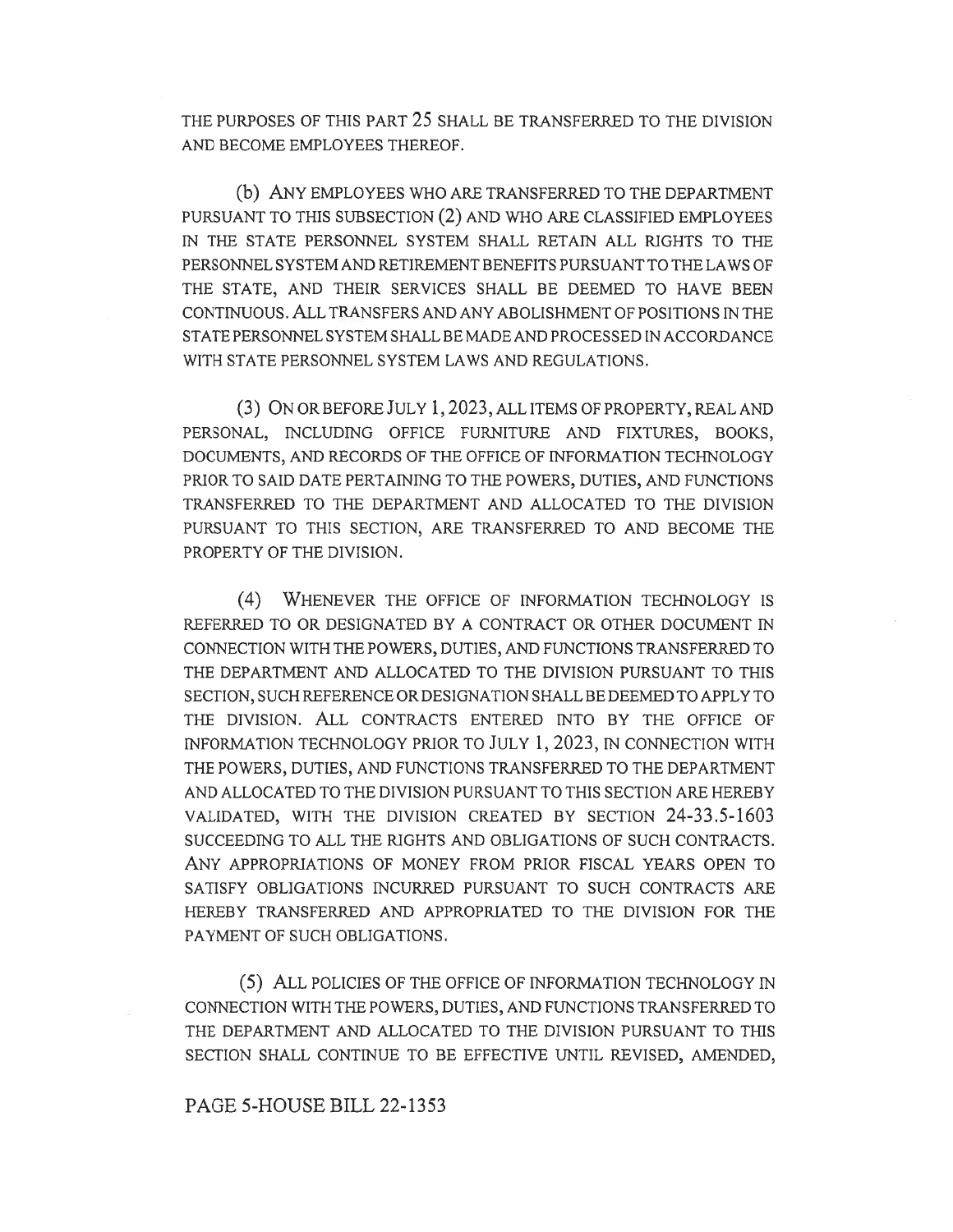REPEALED, OR NULLIFIED PURSUANT TO LAW. ON OR AFTER JULY 1, 2023, THE DIRECTOR OF THE DIVISION SHALL ADOPT RULES NECESSARY FOR THE ADMINISTRATION OF SUCH POWERS, DUTIES, AND FUNCTIONS.

24-33.5-2504. Public safety communications network. (1) To MORE EFFICIENTLY SUPPORT THE EFFORTS OF STATE DEPARTMENTS, STATE INSTITUTIONS, STATE AGENCIES, LAW ENFORCEMENT AGENCIES, AND ANY PUBLIC SAFETY POLITICAL SUBDIVISIONS, AND TO BETTER SERVE THE PUBLIC, A STATE PUBLIC SAFETY COMMUNICATIONS NETWORK IS ESTABLISHED, THE CONSTRUCTION, MAINTENANCE, SECURITY, AND MANAGEMENT OF WHICH IS UNDER THE SUPERVISION OF THE DIRECTOR OF THE OFFICE.

(2) THE DIRECTOR OF THE DIVISION SHALL APPOINT ASSISTANTS, CLERICAL STAFF, AND OTHER PERSONNEL AS MAY BE NECESSARY TO DISCHARGE THE DUTIES AND RESPONSIBILITIES SET FORTH BY THIS PART 25.

24-33.5-2505. Office of public safety communications - director - duties and responsibilities - rules. (1) THE DIRECTOR OF THE OFFICE SHALL PERFORM THE FOLLOWING FUNCTIONS CONCERNING PUBLIC SAFETY COMMUNICATIONS:

(a) IN CONSULTATION WITH LOCAL, STATE, AND FEDERAL DEPARTMENTS, INSTITUTIONS, AND AGENCIES, FORMULATE RECOMMENDATIONS FOR A CURRENT AND LONG-RANGE PUBLIC SAFETY COMMUNICATIONS PLAN, INVOLVING PUBLIC SAFETY RADIO COMMUNICATIONS SYSTEMS AND THEIR INTEGRATION INTO APPLICABLE PUBLIC SAFETY COMMUNICATIONS NETWORKS FOR APPROVAL OF THE GOVERNOR;

(b) ADMINISTER THE APPROVED CURRENT AND LONG-RANGE PLAN FOR PUBLIC SAFETY COMMUNICATIONS AND EXERCISE SUPERVISION OVER ALL STATE-OWNED PUBLIC SAFETY COMMUNICATIONS NETWORKS, SYSTEMS, AND PUBLIC SAFETY WIRELESS BROADBAND AND MICROWAVE FACILITIES;

(c) REVIEW ALL EXISTING AND FUTURE STATE-OWNED PUBLIC SAFETY COMMUNICATIONS APPLICATIONS, PLANNING, NETWORKS, SYSTEMS, PROGRAMS, EQUIPMENT, AND FACILITIES AND ESTABLISH PRIORITIES FOR THOSE THAT ARE NECESSARY AND DESIRABLE TO ACCOMPLISH THE PURPOSES OF THIS PART 25;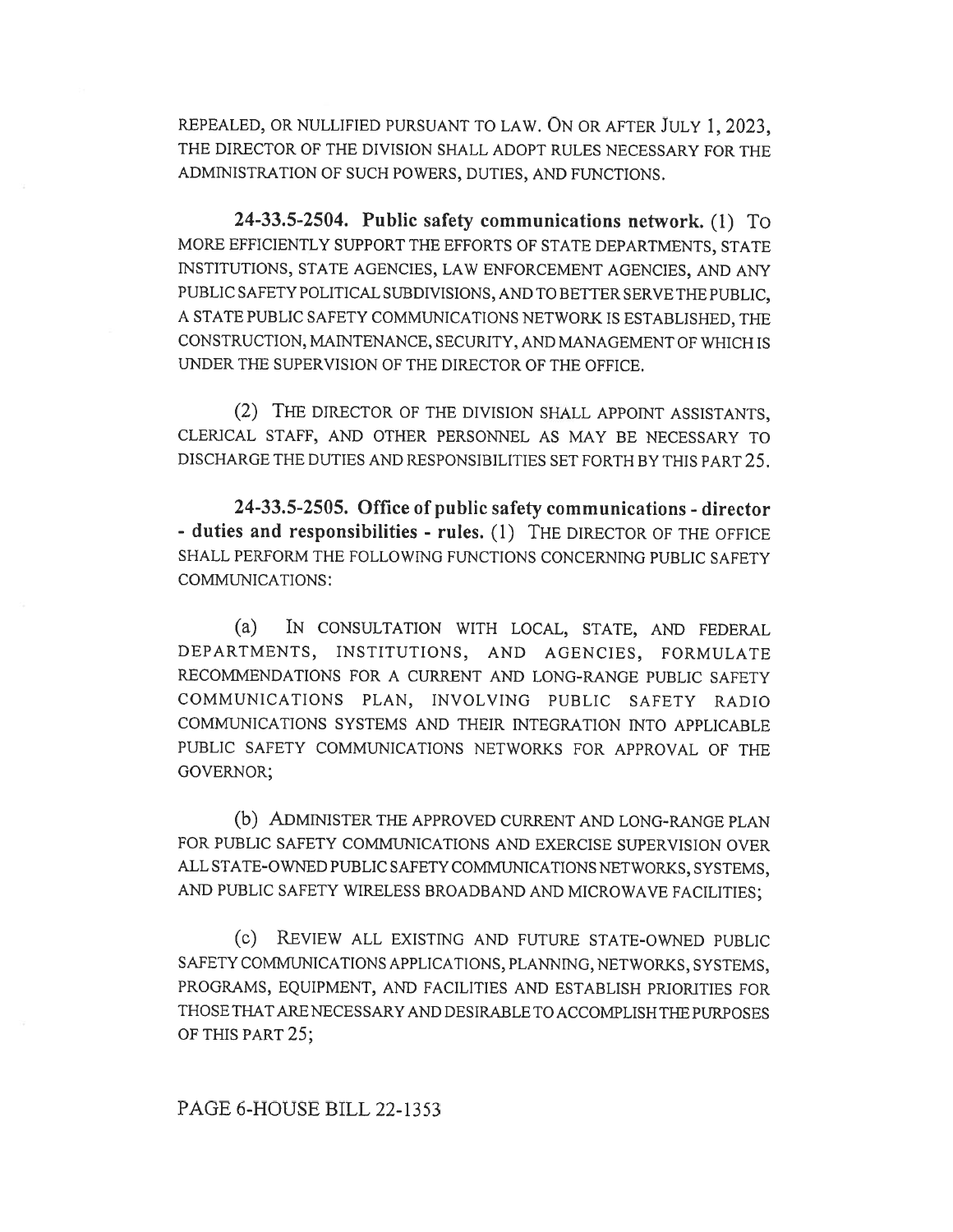(d) APPROVE OR DISAPPROVE THE ACQUISITION OF PUBLIC SAFETY COMMUNICATIONS EQUIPMENT BY ANY STATE DEPARTMENT, INSTITUTION, OR AGENCY;

(e) ESTABLISH AND ENFORCE PUBLIC SAFETY COMMUNICATIONS POLICIES, PROCEDURES, STANDARDS, AND RECORDS FOR MANAGEMENT OF PUBLIC SAFETY COMMUNICATIONS NETWORKS AND FACILITIES FOR ALL STATE DEPARTMENTS, INSTITUTIONS, AND AGENCIES;

(f) CONTINUALLY REVIEW, ASSESS, AND ENSURE COMPLIANCE WITH FEDERAL AND STATE PUBLIC SAFETY COMMUNICATIONS REGULATIONS PERTAINING TO THE NEEDS AND FUNCTIONS OF STATE DEPARTMENTS, INSTITUTIONS, AND AGENCIES;

(g) ADVISE THE GOVERNOR AND GENERAL ASSEMBLY ON PUBLIC SAFETY COMMUNICATIONS MATTERS;

(h) ADMINISTER THE PUBLIC SAFETY COMMUNICATIONS TRUST FUND CREATED IN SECTION 24-33.5-2510; AND

(i) ADOPT RULES REGARDING DISTRIBUTIONS OF PUBLIC SAFETY COMMUNICATIONS TRUST FUND MONEY TO AND REPAYMENT OF SUCH MONEY BY STATE AND LOCAL GOVERNMENTS.

(2) THE DIRECTOR OF THE OFFICE MAY ENTER INTO CONTRACTS WITH ANY COUNTY, CITY AND COUNTY, STATE AGENCY, SCHOOL DISTRICT, OR BOARD OF COOPERATIVE EDUCATIONAL SERVICES AND MAY ACT AS A PUBLIC SAFETY COMMUNICATIONS NETWORK PROVIDER BETWEEN OR AMONG TWO OR MORE COUNTIES OR STATE AGENCIES FOR THE PURPOSE OF PROVIDING PUBLIC SAFETY RADIO COMMUNICATIONS BETWEEN OR AMONG SUCH ENTITIES, INCLUDING THE JUDICIAL SYSTEM OF ANY COUNTY, THE DEPARTMENT OF CORRECTIONS, AND THE DEPARTMENT OF HUMAN SERVICES AND ANY OF THEIR FACILITIES. To ENSURE THE AVAILABILITY OF SUCH NETWORK THROUGHOUT THE VARIOUS STATE AGENCIES, SCHOOL DISTRICTS, BOARDS OF COOPERATIVE EDUCATIONAL SERVICES, AND COUNTIES, THE DIRECTOR OF THE OFFICE SHALL DEVELOP A UNIFORM SET OF STANDARDS AND POLICIES FOR FACILITIES TO BE USED BY THE CONTRACTING ENTITIES.

(3) THE DIRECTOR OF THE OFFICE SHALL:

PAGE 7-HOUSE BILL 22-1353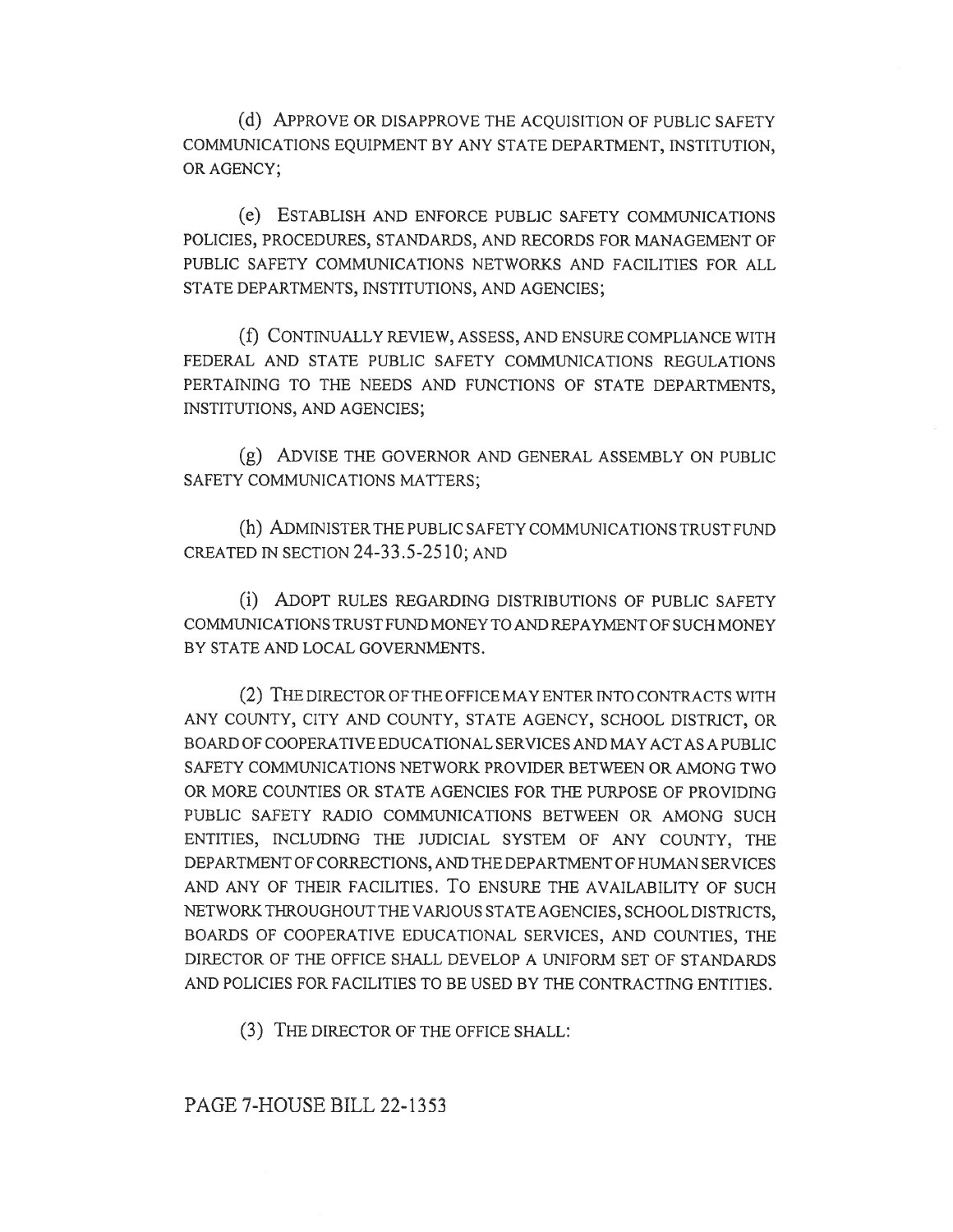(a) IN CONSULTATION WITH RECOGNIZED PUBLIC SAFETY RADIO COMMUNICATION STANDARDS GROUPS AND APPROPRIATE AFFECTED PUBLIC AGENCIES, ADOPT RECOMMENDED STANDARDS FOR THE REPLACEMENT OF ANALOG-BASED RADIO EQUIPMENT WITH DIGITAL-BASED RADIO EQUIPMENT FOR PURPOSES OF DISPATCHING AND RELATED FUNCTIONS WITHIN THE DEPARTMENT OF PUBLIC SAFETY; AND

(b) FOR PURPOSES OF SERVING THE RADIO COMMUNICATIONS NEEDS OF STATE DEPARTMENTS, INCLUDING BUT NOT LIMITED TO THE DEPARTMENTS OF PUBLIC SAFETY, TRANSPORTATION, NATURAL RESOURCES, AND CORRECTIONS, ADOPT STANDARDS AND POLICIES AND SET A RECOMMENDED TIMETABLE FOR THE REPLACEMENT OF EXISTING RADIO PUBLIC SAFETY COMMUNICATIONS EQUIPMENT WITH A SYSTEM THAT SATISFIES THE REQUIREMENTS OF THE FEDERAL COMMUNICATIONS COMMISSION PUBLIC SAFETY NATIONAL PLAN.

(4) (a) THE DIRECTOR OF THE DIVISION IS AUTHORIZED, SUBJECT TO THE BUDGET REQUEST REQUIREMENTS SET FORTH IN SECTIONS 2-3-208 AND 24-37-304 (1)(c.3) AND SUBJECT TO APPROPRIATION BY THE GENERAL ASSEMBLY, TO PURCHASE OR LEASE ANY REAL ESTATE, BUILDINGS, AND PROPERTY NECESSARY FOR THE OPERATION OR DEVELOPMENT OF THE PUBLIC SAFETY COMMUNICATIONS NETWORK; TO USE ANY AVAILABLE FACILITIES AND PUBLIC SAFETY COMMUNICATIONS EQUIPMENT OF ANY STATE AGENCY OR INSTITUTION; AND, IF NECESSARY, TO PROVIDE FOR THE CONSTRUCTION OF THE NETWORK.

(b) THE FACILITIES OF THE NETWORK MAY BE MADE AVAILABLE WITHIN AVAILABLE RESOURCES AND WITHOUT ANY NEGATIVE IMPACT TO THE EXISTING NETWORK FOR THE USE OF:

(I) STATE DEPARTMENTS, STATE INSTITUTIONS, STATE AGENCIES, LAW ENFORCEMENT AGENCIES, AND ANY PUBLIC SAFETY POLITICAL SUBDIVISIONS OF THE STATE;

(II) OTHER LOCAL, STATE, AND FEDERAL GOVERNMENTAL ENTITIES OR PUBLIC SAFETY-RELATED NONPROFIT ORGANIZATIONS THAT DIRECTLY SUPPORT ANY AGENCY DESCRIBED IN SUBSECTION  $(4)(b)(I)$  OF THIS SECTION AND THAT:

(A) MAY BE REQUESTED TO SUPPORT THE PURPOSES EXPRESSED IN

### PAGE 8-HOUSE BILL 22-1353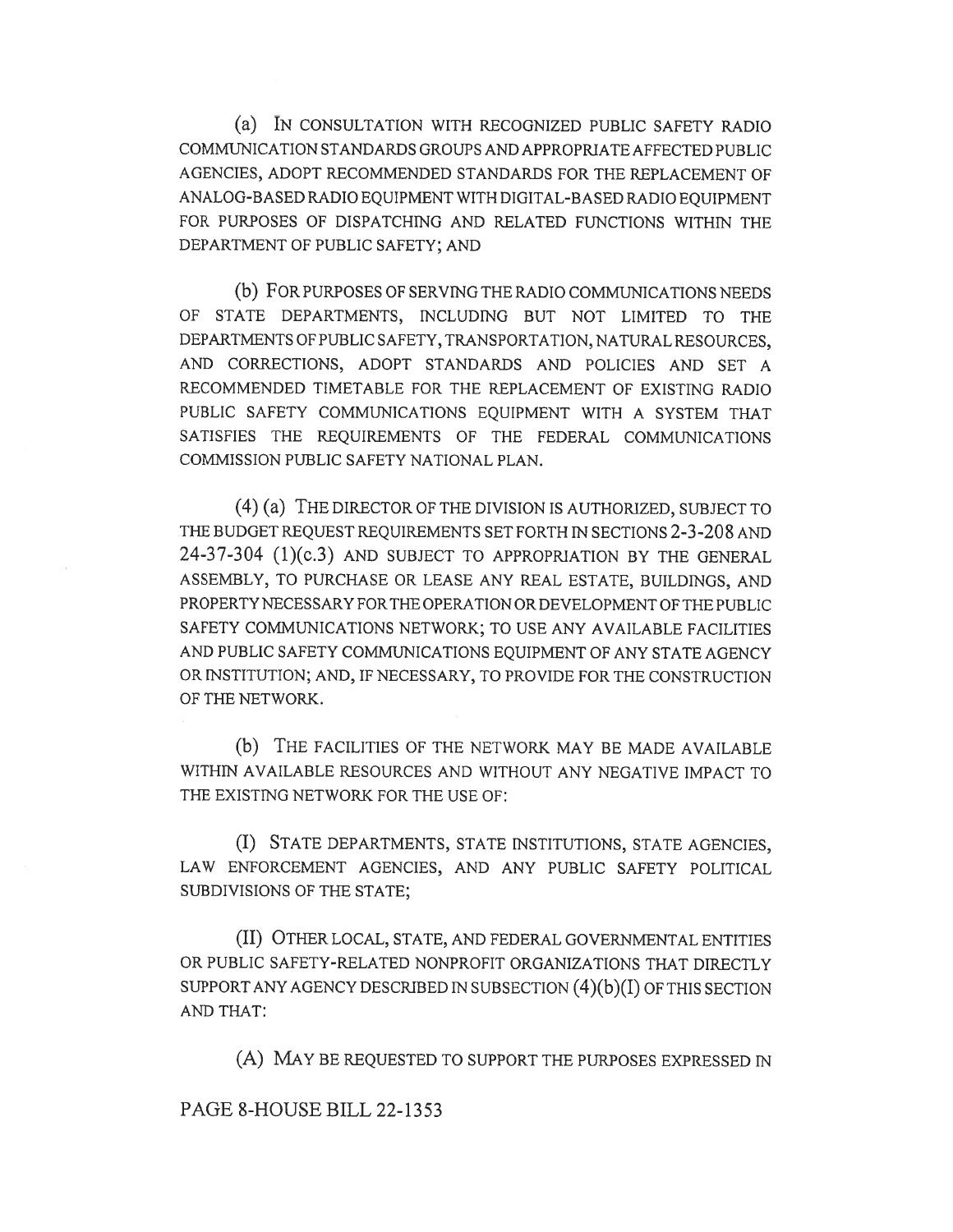SUBSECTIONS (1)(c) AND (1)(e) OF THIS SECTION AND AGGREGATE PUBLIC SAFETY COMMUNICATIONS SERVICE REQUIREMENTS OF ANY PUBLIC OFFICE DESCRIBED IN SECTION 24-32-3001 (1)(h); OR

(B) MAKE DONATIONS, GRANTS, BEQUESTS, AND OTHER CONTRIBUTIONS TO THE PUBLIC SAFETY COMMUNICATIONS TRUST FUND PURSUANT TO SECTION 24-33.5-2510 (2)(b); OR

(III) (A) PRIVATE ENTITIES THROUGH PUBLIC-PRIVATE PARTNERSHIPS CONSIDERED, EVALUATED, AND ACCEPTED BY THE DIRECTOR OF THE DIVISION; EXCEPT THAT ANY NEGOTIATED LEASE RATES MUST BE BASED ON LOCAL MARKET-BASED LEASE RATES IN THE AREA.

(B) LEASE REVENUES FROM PUBLIC-PRIVATE PARTNERSHIPS ENTERED INTO PURSUANT TO SUBSECTION  $(4)(b)(III)(A)$  OF THIS SECTION MUST BE CREDITED AS FOLLOWS: SEVENTY-FIVE PERCENT TO THE PUBLIC SAFETY COMMUNICATIONS TRUST FUND FOR IMPROVEMENTS TO THE STATE PUBLIC SAFETY COMMUNICATIONS NETWORK AND TWENTY-FIVE PERCENT TO THE PUBLIC SCHOOL CAPITAL CONSTRUCTION ASSISTANCE FUND CREATED IN SECTION 22-43.7-104 FOR TECHNOLOGY GRANTS ALLOWED IN SECTION 22-43.7-109 (13).

(5) THE DEPARTMENT SHALL ANNUALLY INCLUDE AS PART OF ITS PRESENTATION TO ITS COMMITTEE OF REFERENCE AT A HEARING HELD PURSUANT TO SECTION 2-7-203 (2)(a) UPDATES REGARDING STATE PUBLIC SAFETY COMMUNICATIONS AS DEEMED APPROPRIATE BY THE DIRECTOR OF THE DIVISION.

24-33.5-2506. Legislative department exemption. THE PROVISIONS OF THIS PART 25 DO NOT APPLY TO THE LEGISLATIVE DEPARTMENT OF THE STATE.

24-33.5-2507. Higher education exemption. LOCAL AND INTERNAL PUBLIC SAFETY COMMUNICATIONS NETWORKS OF INSTITUTIONS OF HIGHER EDUCATION MAY BE EXEMPTED FROM THE PROVISIONS OF THIS PART 25 UPON APPLICATION TO THE DIRECTOR OF THE OFFICE; EXCEPT THAT ALL SYSTEMS MUST BE CERTIFIED BY THE DIRECTOR OF THE OFFICE AS BEING TECHNICALLY COMPATIBLE WITH PLANS AND NETWORKS AS DESCRIBED IN SECTION 24-33.5-2505 (1).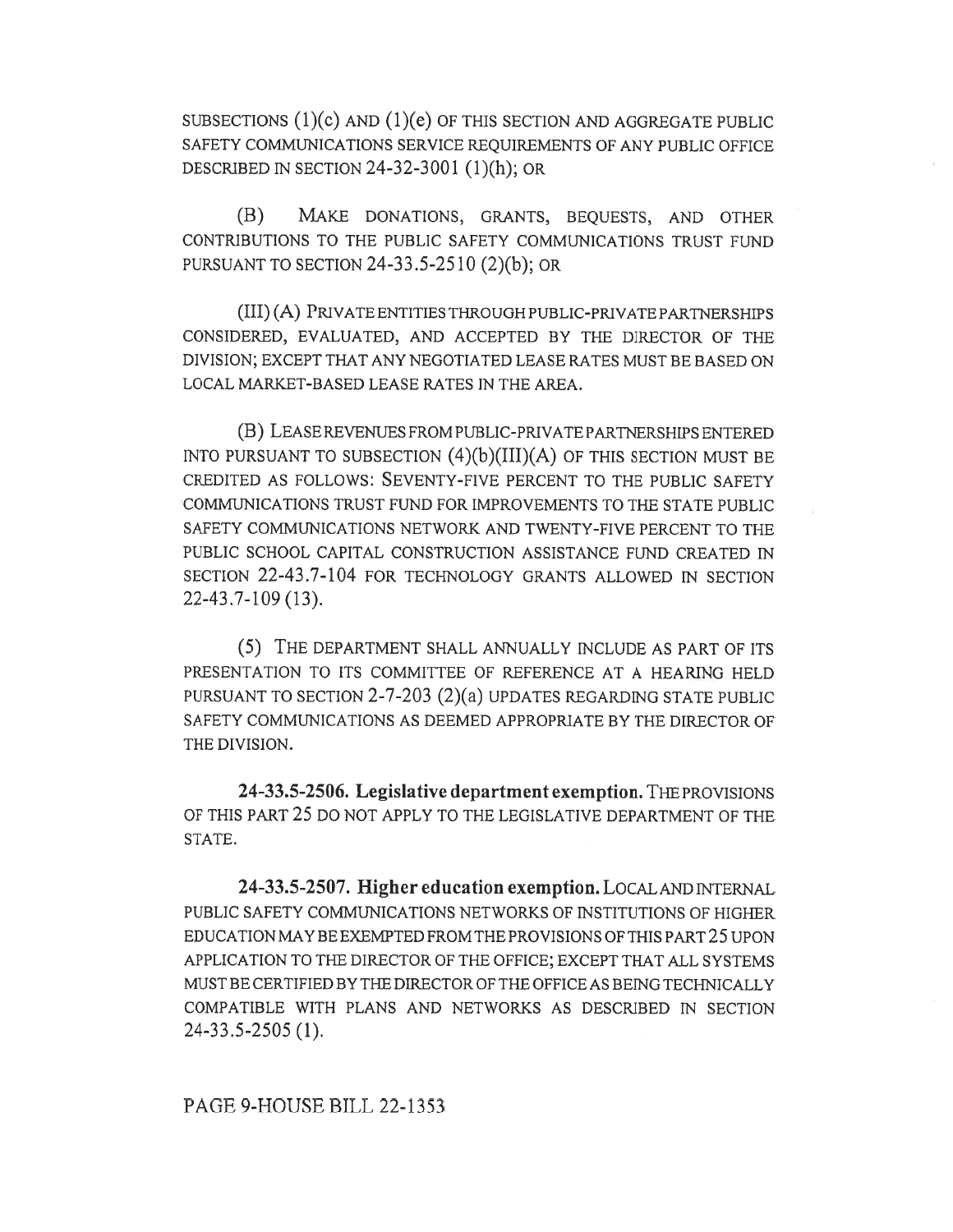24-33.5-2508. Digital trunked radio system - service charges pricing policy. (1) (a) USERS OF THE DIGITAL TRUNKED RADIO SYSTEM SHALL BE CHARGED THE FULL COST OF THE PARTICULAR SERVICE, WHICH SHALL INCLUDE THE COST OF ALL MATERIAL, LABOR, AND OVERHEAD. THE USER CHARGES SHALL BE TRANSMITTED TO THE STATE TREASURER, WHO SHALL CREDIT THEM TO THE PUBLIC SAFETY COMMUNICATIONS TRUST FUND CREATED IN SECTION 24-33.5-2510. THE PUBLIC SAFETY COMMUNICATIONS TRUST FUND MUST INCLUDE USER CHARGES ON PUBLIC SAFETY RADIO SYSTEMS OF A STATE AGENCY OR OTHER STATE ENTITY; EXCEPT THAT NO MUNICIPALITY, COUNTY, CITY AND COUNTY, OR SPECIAL DISTRICT SHALL BE CHARGED USER CHARGES ON PUBLIC SAFETY RADIO SYSTEMS OF A STATE AGENCY OR OTHER STATE ENTITY.

(b) PRIVATELY OWNED AND OPERATED BUSINESSES MAY BE GRANTED USE OF THE PUBLIC SAFETY COMMUNICATIONS NETWORK. SUCH BUSINESSES MAY BE ASSESSED FEES FOR NETWORK SERVICES PROVIDED. FEES COLLECTED FROM THESE BUSINESSES SHALL BE TRANSFERRED TO THE PUBLIC SAFETY COMMUNICATIONS TRUST FUND FOR REINVESTMENT IN THE NETWORK.

(2) THE DIRECTOR OF THE OFFICE SHALL ESTABLISH A POLICY OF REMAINING COMPETITIVE WITH PRIVATE INDUSTRY WITH REGARD TO THE COST, TIMELINESS, AND QUALITY OF THE PUBLIC SAFETY RADIO COMMUNICATIONS FUNCTIONS PROVIDED BY THE DEPARTMENT. AN AGENCY MAY ONLY PURCHASE PRIVATE SERVICES IF IT HAS FIRST WORKED WITH THE DEPARTMENT AND THE DEPARTMENT HAS AUTHORIZED THE PURCHASE OF PRIVATE SERVICES.

24-33.5-2509. Interoperable communications among public safety radio systems - statewide plan - regional plans - governmental immunity - needs assessment. (1) (a) THE EXECUTIVE DIRECTOR SHALL EXERCISE THE POWERS, DUTIES, AND FUNCTIONS REGARDING THE TACTICAL AND LONG-TERM INTEROPERABLE COMMUNICATIONS PLAN, ADOPTED BY EACH REGION PURSUANT TO FORMER SECTION 24-33.5-716, AS THAT SECTION EXISTED ON JUNE 30, 2023, TO IMPROVE COMMUNICATIONS AMONG PUBLIC SAFETY AGENCIES IN THE REGION AND WITH PUBLIC SAFETY AGENCIES OF OTHER REGIONS, THE STATE AND FEDERAL GOVERNMENTS, AND OTHER STATES. THE PLANS SHALL INCLUDE MEASURES TO CREATE AND PERIODICALLY TEST INTEROPERABILITY INTERFACES, PROVISIONS FOR TRAINING ON COMMUNICATIONS SYSTEMS AND EXERCISES ON THE

#### PAGE 10-HOUSE BILL 22-1353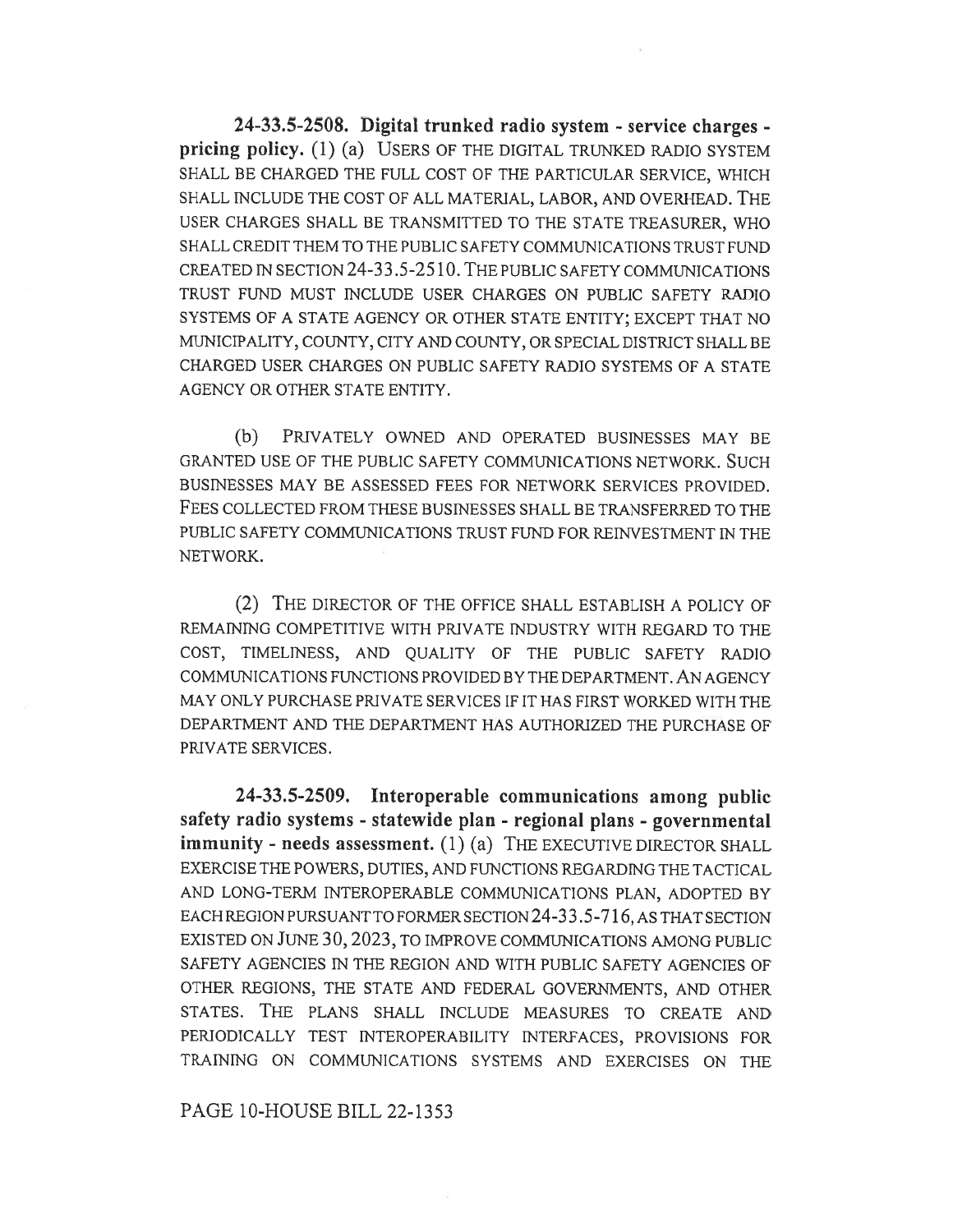IMPLEMENTATION OF THE PLAN, A STRATEGY FOR INTEGRATING WITH THE STATE DIGITAL TRUNKED RADIO SYSTEM, DEADLINES FOR IMPLEMENTATION, AND OTHER ELEMENTS REQUIRED BY THE EXECUTIVE DIRECTOR. EACH REGION SHALL SUBMIT REVISED PLANS AS THEY ARE UPDATED TO THE DIRECTOR OF THE OFFICE.

(b) EACH LOCAL GOVERNMENT AGENCY OR PRIVATE ENTITY THAT OPERATES A PUBLIC SAFETY RADIO SYSTEM SHALL COLLABORATE IN THE DEVELOPMENT AND, AS NECESSARY, PERIODIC REVISION OF THE TACTICAL AND LONG-TERM INTEROPERABLE COMMUNICATIONS PLAN OF THE REGION IN WHICH IT IS LOCATED. SUCH TACTICAL PLANS, AND REVISIONS THERETO, SHALL BE SUBMITTED TO THE DIRECTOR OF THE OFFICE.

(c) A REGION THAT FAILS TO TIMELY SUBMIT A TACTICAL AND LONG-TERM INTEROPERABLE COMMUNICATIONS PLAN OR REVISIONS THERETO, OR A LOCAL GOVERNMENT AGENCY THAT FAILS TO COLLABORATE IN THE DEVELOPMENT OF OR TIMELY SUBMIT THE PLAN, OR A REGION OR LOCAL GOVERNMENT AGENCY THAT FAILS TO MAINTAIN CURRENT PLANS, IS INELIGIBLE TO RECEIVE HOMELAND SECURITY OR PUBLIC SAFETY GRANT MONEY ADMINISTERED BY THE DEPARTMENT OF LOCAL AFFAIRS, DEPARTMENT OF PUBLIC SAFETY, OR DEPARTMENT OF PUBLIC HEALTH AND ENVIRONMENT UNTIL THE REGION SUBMITS A PLAN TO THE DIRECTOR OF THE OFFICE.

(2) A PUBLIC SAFETY AGENCY SHALL NOT EXPEND MONEY RECEIVED THROUGH THE DEPARTMENT ON A MOBILE DATA COMMUNICATIONS SYSTEM UNLESS THE SYSTEM IS CAPABLE OF INTEROPERABLE COMMUNICATIONS.

(3) THE EXECUTIVE DIRECTOR SHALL NOT REQUIRE A PUBLIC SAFETY AGENCY TO ACQUIRE THE COMMUNICATIONS EQUIPMENT OF A PARTICULAR MANUFACTURER OR PROVIDER AS A CONDITION OF AWARDING GRANT MONEY ADMINISTERED BY THE DEPARTMENT.

(4) A PUBLIC SAFETY AGENCY OR AN EMPLOYEE OF A PUBLIC SAFETY AGENCY ACTING IN COLLABORATION WITH ANOTHER AGENCY OR PERSON TO CREATE AND OPERATE AN INTEROPERABLE COMMUNICATIONS SYSTEM HAS THE SAME DEGREE OF IMMUNITY UNDER THE "COLORADO GOVERNMENTAL IMMUNITY ACT", ARTICLE 10 OF THIS TITLE 24, AS THE PUBLIC SAFETY AGENCY OR EMPLOYEE WOULD HAVE IF NOT ACTING IN COLLABORATION WITH ANOTHER AGENCY OR PERSON.

PAGE 11-HOUSE BILL 22-1353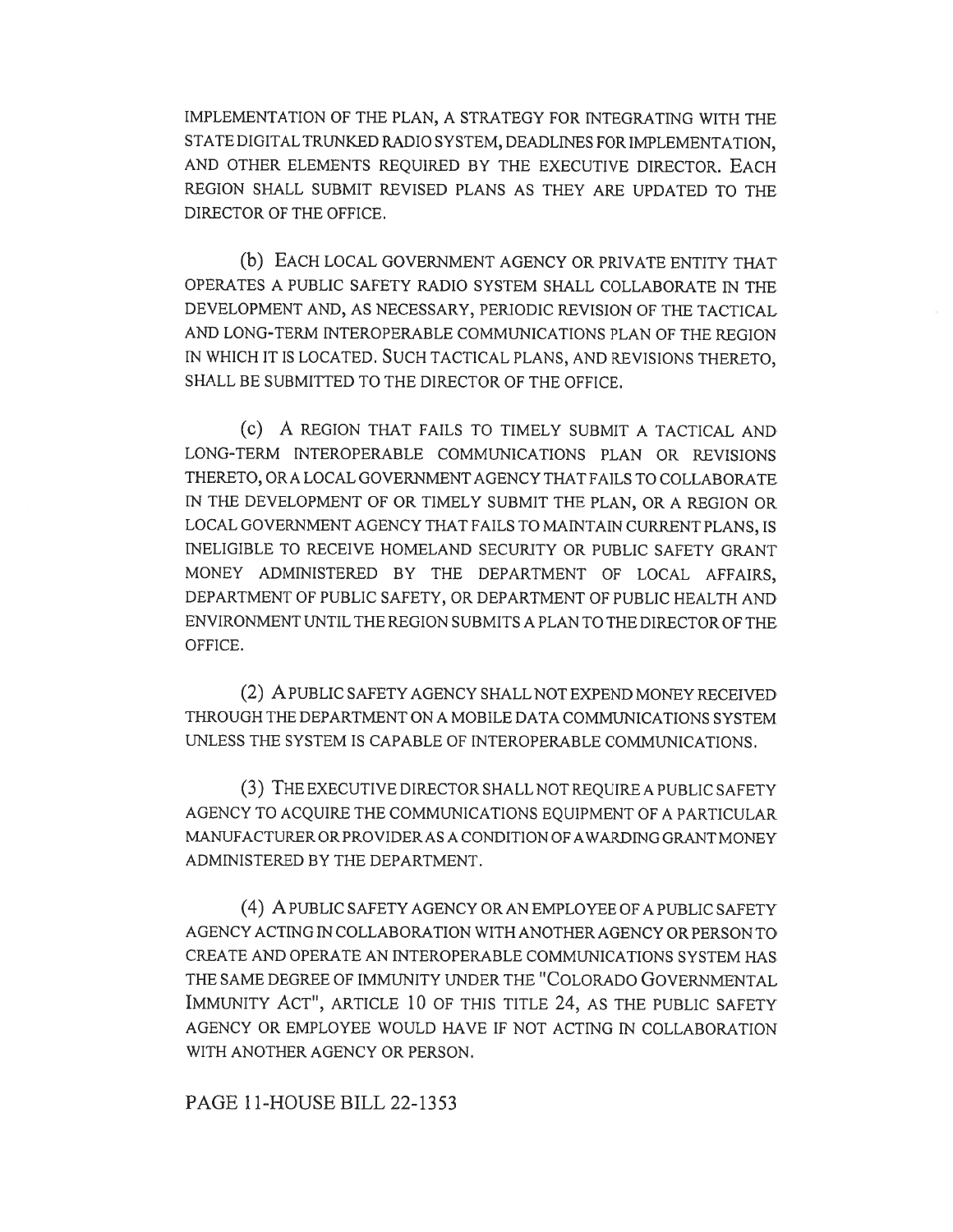24-33.5-2510. Public safety communications trust fund - creation - report. (1) THE PUBLIC SAFETY COMMUNICATIONS TRUST FUND, REFERRED TO IN THIS SECTION AS THE "FUND", IS HEREBY CREATED IN THE STATE TREASURY. THE FUND CONSISTS OF MONEY APPROPRIATED OR TRANSFERRED TO THE FUND PURSUANT TO SUBSECTIONS (2) AND (3) OF THIS SECTION AND ANY OTHER MONEY THAT THE GENERAL ASSEMBLY MAY APPROPRIATE OR TRANSFER TO THE FUND. THE MONEY IN THE FUND IS CONTINUOUSLY APPROPRIATED BY THE GENERAL ASSEMBLY TO THE DEPARTMENT FOR DISTRIBUTION AS DETERMINED BY RULES ADOPTED PURSUANT TO SECTION 24-33.5-2505 (1)(i). THE PRIMARY PURPOSE OF SUCH DISTRIBUTION IS THE ACQUISITION AND MAINTENANCE OF PUBLIC SAFETY COMMUNICATIONS SYSTEMS FOR USE BY DEPARTMENTS INCLUDING BUT NOT LIMITED TO THE DEPARTMENTS OF PUBLIC SAFETY, TRANSPORTATION, NATURAL RESOURCES, AND CORRECTIONS AS PROVIDED IN SECTION 24-33.5-2505 (3)(b). SUCH SYSTEMS SHALL SATISFY THE REQUIREMENTS OF THE PUBLIC SAFETY NATIONAL PLAN ESTABLISHED BY THE FEDERAL COMMUNICATIONS COMMISSION, 47 CFR 90.16. THIS SECTION SHALL NOT PRECLUDE THE PAYMENT OF MAINTENANCE EXPENSES INCLUDING THE COST OF LEASED OR RENTED EQUIPMENT, PAYMENTS TO LOCAL GOVERNMENTAL ENTITIES FOR RADIO COMMUNICATIONS SYSTEMS, OR PAYMENTS RELATED TO PUBLIC SAFETY RADIO SYSTEMS.

(2) (a) (I) THE GENERAL ASSEMBLY DECLARES ITS INTENTION TO COMMIT STATE MONEY TO THE FUND FOR THE PURPOSES SET FORTH IN THIS SECTION. EXCEPT AS OTHERWISE PROVIDED IN SUBSECTION (2)(b) OF THIS SECTION, THE TOTAL AMOUNT OF THE PRINCIPAL IN THE FUND SHALL NOT EXCEED FIFTY MILLION DOLLARS.

(II) ANY TRANSFER OF STATE MONEY TO THE FUND FOR ANY FISCAL YEAR FROM MONEY IN THE CAPITAL CONSTRUCTION FUND CREATED IN SECTION 24-75-302 IS CONTINUOUSLY APPROPRIATED FROM THE FUND TO THE DEPARTMENT FOR THE PURPOSES SET FORTH IN THIS SECTION. ANY MONEY IN THE FUND SO APPROPRIATED THAT WAS INITIALLY TRANSFERRED FROM MONEY IN THE CAPITAL CONSTRUCTION FUND SHALL, IF ANY PROJECT FOR WHICH SUCH MONEY IS APPROPRIATED IS INITIATED WITHIN THE FISCAL YEAR, REMAIN AVAILABLE UNTIL COMPLETION OF THE PROJECT, AT WHICH TIME THE UNEXPENDED AND UNENCUMBERED BALANCES OF SUCH APPROPRIATION SHALL REVERT TO THE FUND.

(b) IN ADDITION TO ANY TRANSFERS MADE AS A RESULT OF

PAGE 12-HOUSE BILL 22-1353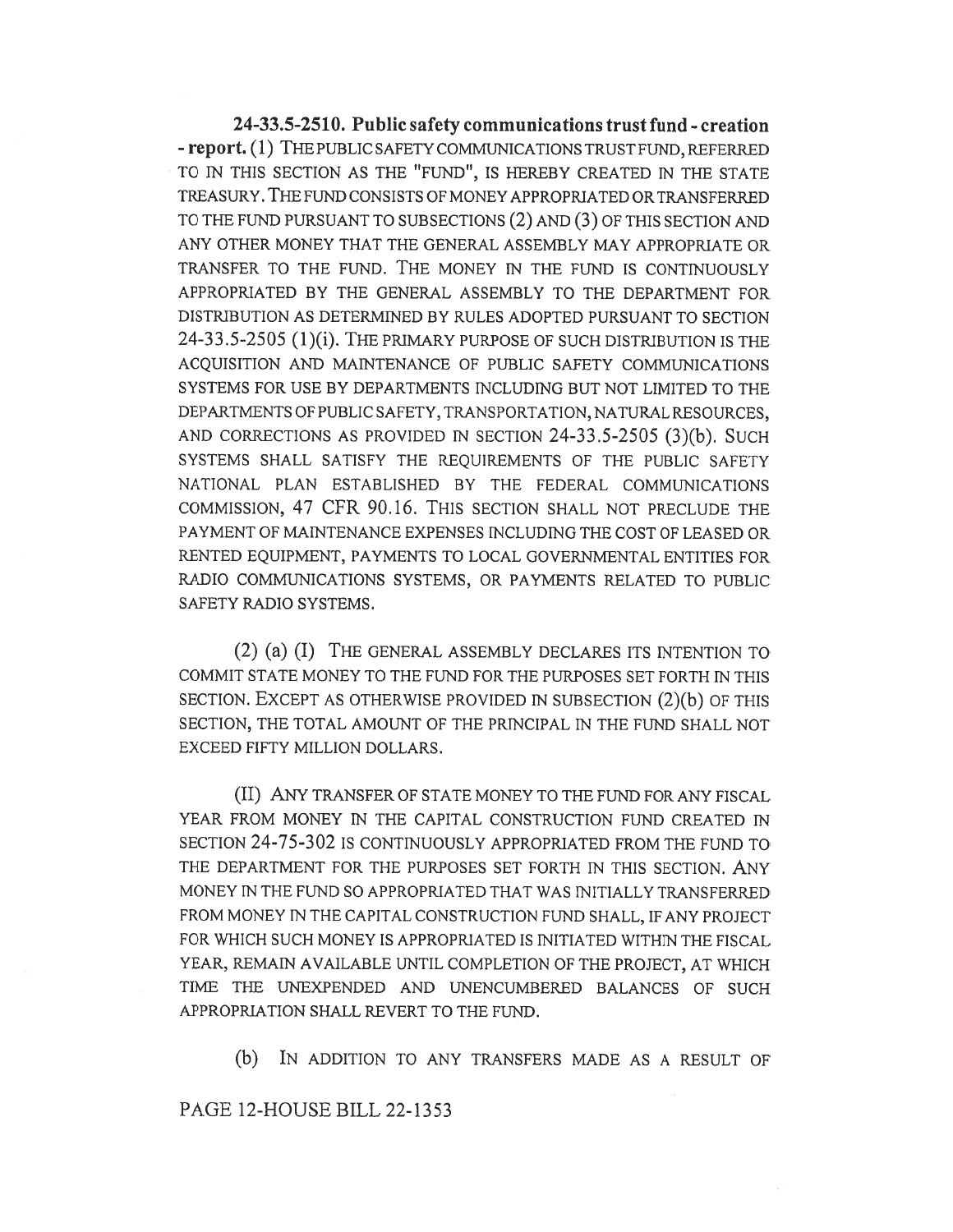SUBSECTION (2)(a) OF THIS SECTION, THE DEPARTMENT MAY SOLICIT AND ACCEPT GIFTS, GRANTS, DONATIONS, BEQUESTS, AND OTHER CONTRIBUTIONS TO THE FUND FROM LOCAL, STATE, AND FEDERAL ENTITIES AND FROM PUBLIC SAFETY-RELATED NONPROFIT ORGANIZATIONS THAT DIRECTLY SUPPORT STATE DEPARTMENTS, STATE INSTITUTIONS, STATE AGENCIES, AND LAW ENFORCEMENT AND PUBLIC SAFETY POLITICAL SUBDIVISIONS OF THE STATE. SUCH CONTRIBUTIONS SHALL BE TRANSMITTED TO THE STATE TREASURER, WHO SHALL CREDIT THE CONTRIBUTIONS TO THE FUND.

(3) (a) (I) FOR THE 2023-24 AND 2024-25 STATE FISCAL YEARS, THE GENERAL ASSEMBLY SHALL TRANSFER TO THE FUND A TOTAL OF THREE MILLION FIVE HUNDRED THOUSAND DOLLARS FROM THE GENERAL FUND OR FROM ANY OTHER FUND. FOR EACH SUCH FISCAL YEAR, THE GENERAL ASSEMBLY SHALL DETERMINE THE AMOUNT TO BE TRANSFERRED FROM THE GENERAL FUND AND THE AMOUNT TO BE TRANSFERRED FROM ANY OTHER FUND. THE DEPARTMENT SHALL USE THE MONEY TRANSFERRED TO THE FUND PURSUANT TO THIS SUBSECTION  $(3)(a)(I)$  FOR THE REPLACEMENT OF LEGACY RADIO EQUIPMENT AND HARDWARE AT RADIO TOWER SITES.

(II) FOR THE 2023-24 AND 2024-25 STATE FISCAL YEARS, IN ADDITION TO THE AMOUNT TRANSFERRED TO THE FUND PURSUANT TO SUBSECTION  $(3)(a)(I)$  OF THIS SECTION, THE GENERAL ASSEMBLY SHALL TRANSFER TO THE FUND THREE MILLION SEVEN HUNDRED THOUSAND DOLLARS FROM THE GENERAL FUND OR FROM ANY OTHER FUND. FOR EACH SUCH FISCAL YEAR, THE GENERAL ASSEMBLY SHALL DETERMINE THE AMOUNT TO BE APPROPRIATED FROM THE GENERAL FUND AND THE AMOUNT TO BE APPROPRIATED FROM ANY OTHER FUND. THE DEPARTMENT SHALL USE THE MONEY APPROPRIATED TO THE FUND PURSUANT TO THIS SUBSECTION (3)(a)(II) FOR SOFTWARE UPGRADE ASSURANCE.

(III) THE DEPARTMENT MAY USE ANY UNENCUMBERED AND UNEXPENDED MONEY TRANSFERRED PURSUANT TO SUBSECTIONS  $(3)(a)(I)$ AND (3)(a)(II) OF THIS SECTION ON DIGITAL TRUNKED RADIO SYSTEM SITE SUPPORTING INFRASTRUCTURE AND DIGITAL TRUNKED RADIO SYSTEM SUPPORTING SOFTWARE AND HARDWARE.

(b) ON OR BEFORE NOVEMBER 1, 2023, AND ON OR BEFORE NOVEMBER 1 OF EACH YEAR THEREAFTER THROUGH NOVEMBER 1, 2025, THE DEPARTMENT, IN CONSULTATION WITH THE DEPARTMENT OF CORRECTIONS, THE DEPARTMENT OF NATURAL RESOURCES, THE

PAGE 13-HOUSE BILL 22-1353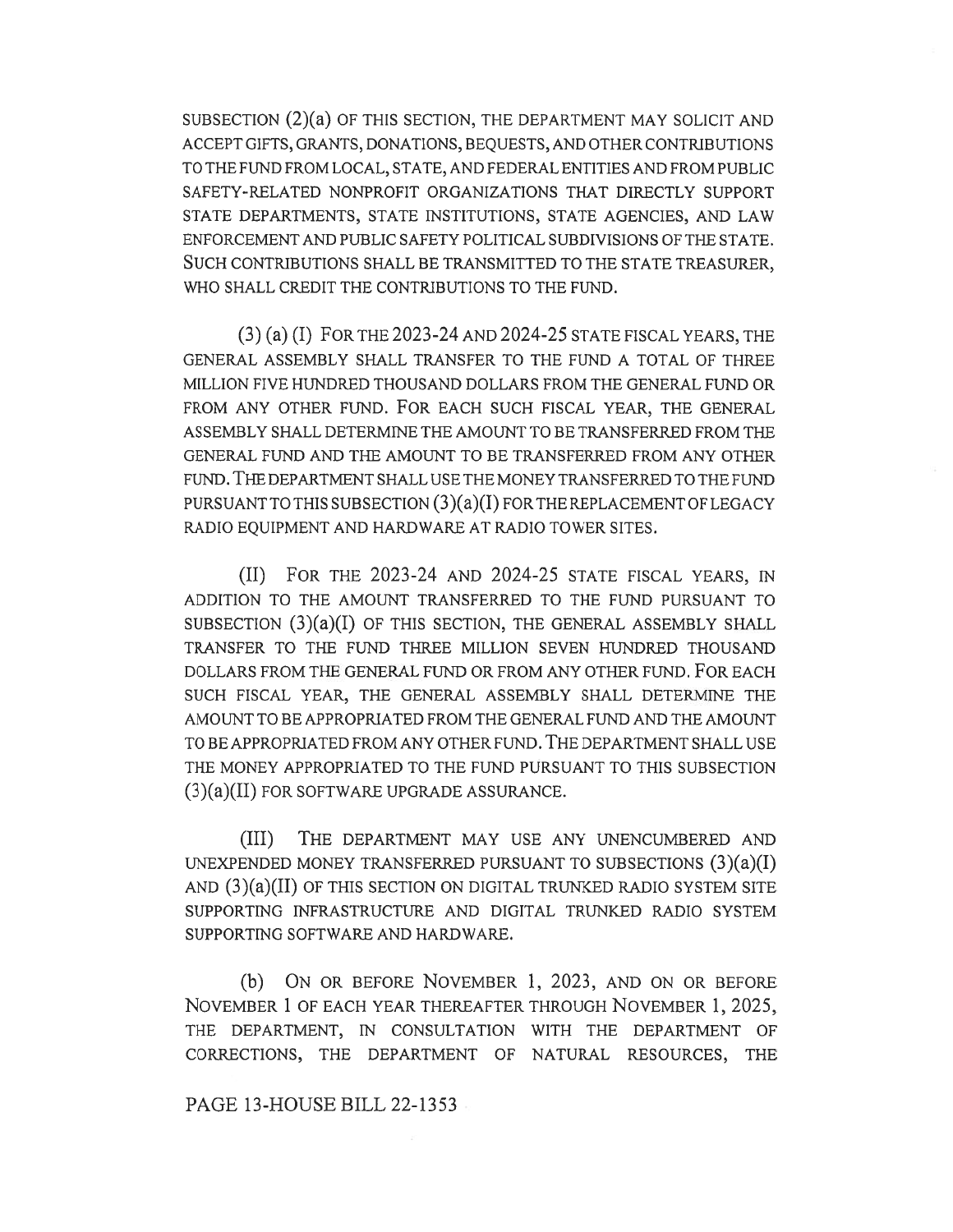DEPARTMENT OF TRANSPORTATION, AND ANY OTHER STATE DEPARTMENT OR LOCAL OR REGIONAL GOVERNMENT DEEMED APPROPRIATE BY THE DEPARTMENT, SHALL SUBMIT A REPORT TO THE JOINT BUDGET COMMITTEE OF THE GENERAL ASSEMBLY DETAILING THE USE OF THE MONEY APPROPRIATED TO THE FUND PURSUANT TO SUBSECTION (3)(a) OF THIS SECTION. THE REPORT MUST INCLUDE THE FOLLOWING:

(I) COMPREHENSIVE DOCUMENTATION REGARDING THE PURPOSES FOR WHICH THE MONEY TRANSFERRED PURSUANT TO SUBSECTION (3)(a) OF THIS SECTION WAS USED DURING THE PRIOR FISCAL YEAR AND IS BEING USED DURING THE CURRENT FISCAL YEAR AND THE ANTICIPATED USE OF THE MONEY THAT WILL BE TRANSFERRED IN FUTURE FISCAL YEARS;

(II) OF THE TOTAL AMOUNT EXPENDED DURING THE PRIOR FISCAL YEAR FOR EACH OF THE PURPOSES SPECIFIED IN SUBSECTIONS  $(3)(a)(I)$  and (3)(a)(II) OF THIS SECTION, THE AMOUNT THAT WAS TRANSFERRED FROM THE GENERAL FUND AND THE AMOUNT THAT WAS TRANSFERRED FROM ANY OTHER FUND; AND

(III) FOR THE TRANSFER OR TRANSFERS FOR THE NEXT FISCAL YEAR, A RECOMMENDATION REGARDING THE AMOUNT TO BE TRANSFERRED FROM THE GENERAL FUND AND THE AMOUNT TO BE TRANSFERRED FROM ANY OTHER FUND FOR EACH OF THE PURPOSES SPECIFIED IN SUBSECTIONS (3)(a)(I) AND  $(3)(a)(II)$  OF THIS SECTION.

(4) THE STATE TREASURER SHALL CREDIT ALL INTEREST AND INCOME DERIVED FROM THE DEPOSIT AND INVESTMENT OF MONEY IN THE FUND TO THE FUND.

(5) IN AUTHORIZING DISTRIBUTIONS OF PRINCIPAL AND INTEREST FROM THE FUND AND PURCHASING, LEASING, CONTRACTING FOR, AND OTHERWISE ACQUIRING EQUIPMENT FOR STATE ENTITIES, THE DIRECTOR OF THE DIVISION SHALL CONSIDER THE FOLLOWING:

(a) THE NEED FOR ACHIEVING FUNCTIONAL INTEROPERABILITY AMONG LOCAL, STATE, AND FEDERAL PUBLIC SAFETY RADIO COMMUNICATIONS SYSTEMS BY ACQUIRING EQUIPMENT THAT MEETS EMERGING TECHNICAL STANDARDS FOR SYSTEMS INTEROPERABILITY AND OPEN NETWORK ARCHITECTURE;

## PAGE 14-HOUSE BILL 22-1353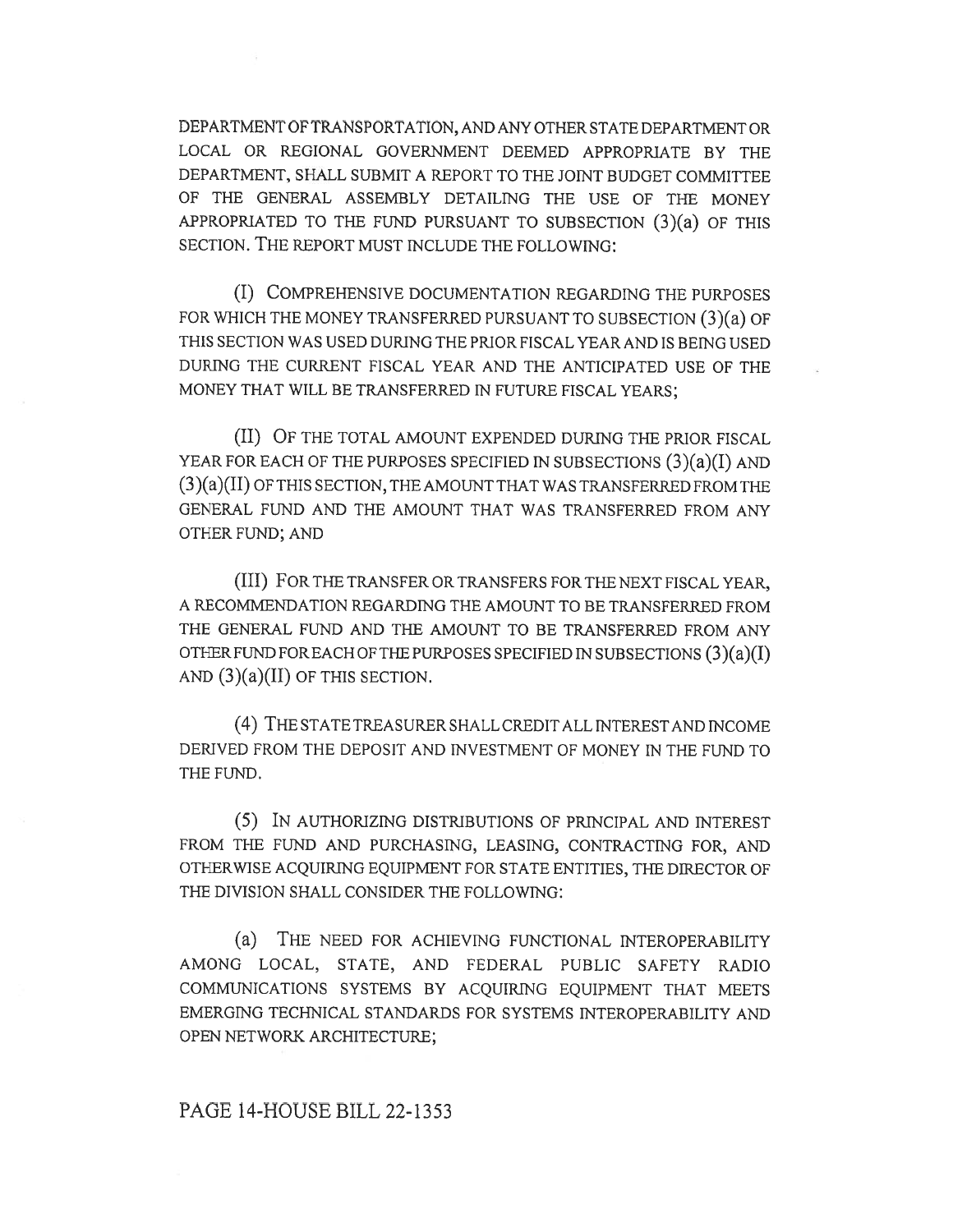(b) THE NEEDS OF LOCAL GOVERNMENT ENTITIES THAT HAVE RECENTLY INVESTED IN NEW RADIO SYSTEMS, PARTICULARLY IN REGARD TO INTEROPERABILITY; AND

(c) THE PROMOTION OF AN ORDERLY TRANSITION FROM ANALOG-BASED TO DIGITAL-BASED RADIO SYSTEMS.

(6) IN ACQUIRING EQUIPMENT PURSUANT TO SUBSECTION (5) OF THIS SECTION, THE DIRECTOR OF THE DIVISION SHALL DEVELOP BID SPECIFICATIONS THAT IDENTIFY ALL SERVICES, REQUIREMENTS, AND COSTS CONSISTENT WITH EXISTING STATE LAW.

(7) (a) THE DIRECTOR OF THE DIVISION SHALL KEEP AN ACCURATE ACCOUNT OF ALL ACTIVITIES RELATED TO THE FUND INCLUDING ITS RECEIPTS AND EXPENDITURES AND SHALL ANNUALLY REPORT IN WRITING SUCH ACCOUNT TO THE JOINT BUDGET COMMITTEE, CREATED IN SECTION 2-3-201. THE STATE AUDITOR MAY INVESTIGATE THE AFFAIRS OF THE FUND, SEVERALLY EXAMINE THE PROPERTIES AND RECORDS RELATING TO THE FUND, AND PRESCRIBE ACCOUNTING METHODS AND PROCEDURES FOR RENDERING PERIODICAL REPORTS IN RELATION TO DISBURSEMENTS AND PURCHASES MADE FROM THE FUND.

(b) NOTWITHSTANDING THE REQUIREMENT IN SECTION 24-1-136 (11)(a)(I), THE REQUIREMENT TO SUBMIT THE REPORT REQUIRED IN SUBSECTION (7)(a) OF THIS SECTION CONTINUES INDEFINITELY.

(8) IN THE EXPENDITURE OF ANY MONEY FROM THE FUND FOR THE ACQUISITION, MAINTENANCE, OR LEASE OF ANY PUBLIC SAFETY RADIO COMMUNICATIONS SYSTEMS EQUIPMENT OR ANY OTHER COMMUNICATIONS DEVICES OR EQUIPMENT, THE DIRECTOR OF THE DIVISION SHALL ENSURE THAT SUCH EXPENDITURES ARE MADE PURSUANT TO THE REQUIREMENTS SET FORTH UNDER THE "PROCUREMENT CODE", ARTICLES 101 TO 112 OF THIS TITLE 24.

SECTION 4. In Colorado Revised Statutes, 24-37.5-501, add (3) as follows:

24-37.5-501. Powers, duties, and functions concerning telecommunications. (3) THE CHIEF INFORMATION OFFICER SHALL BEGIN THE TRANSFER OF THE PUBLIC SAFETY TELECOMMUNICATIONS PROGRAM TO

PAGE 15-HOUSE BILL 22-1353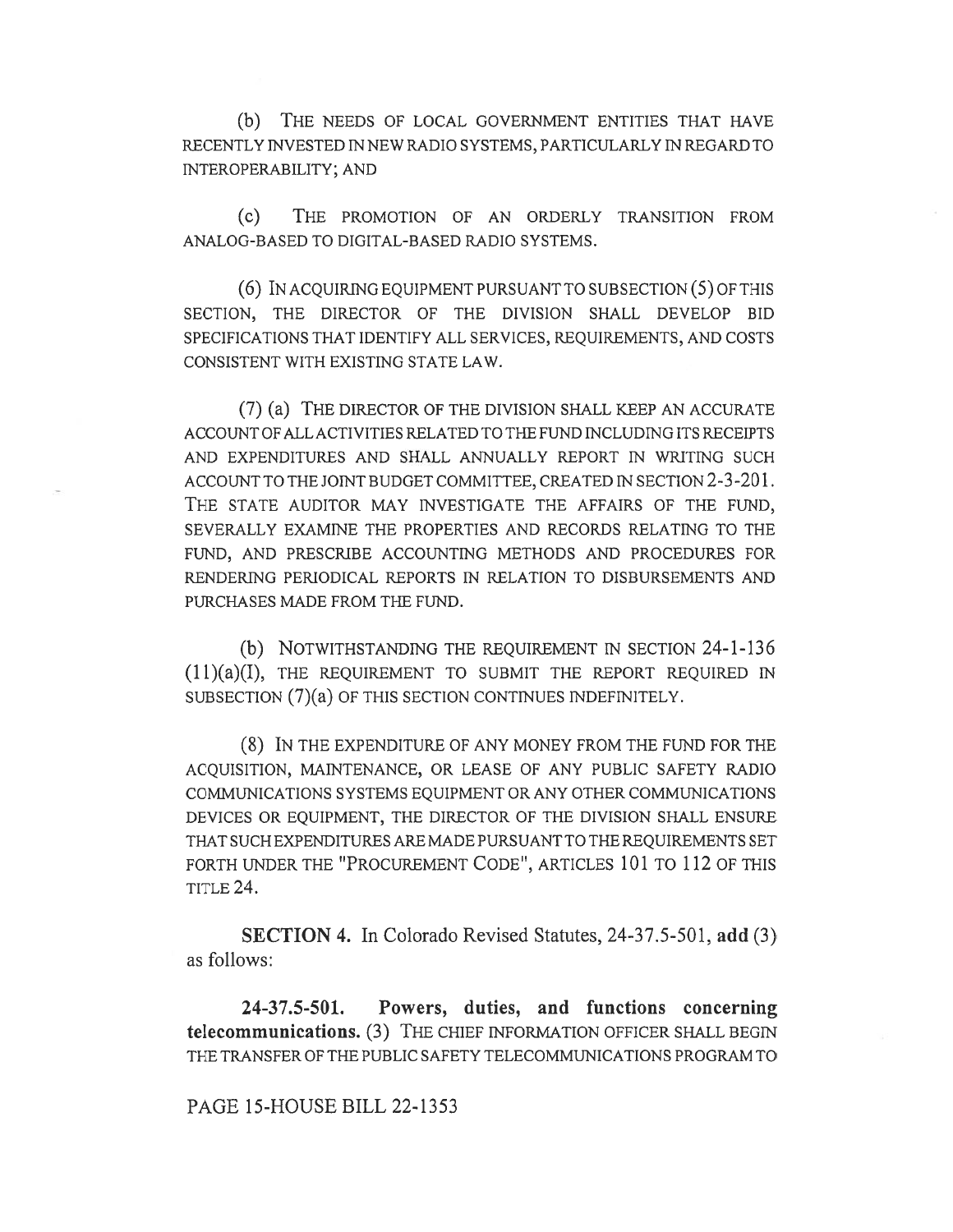THE DEPARTMENT OF PUBLIC SAFETY PURSUANT TO HOUSE BILL 22-1353 ON JULY 1, 2022.

SECTION 5. In Colorado Revised Statutes, 2-3-1304, amend (1)(f) as follows:

2-3-1304. Powers and duties of capital development committee - definition. (1) The capital development committee has the following powers and duties:

(f) To review the annual capital construction and maintenance requests from the chief information officer of the office of information technology regarding the public safety communications trust fund created pursuant to section 24-37.5-506, C.R.S. SECTION 24-33.5-2510;

SECTION 6. In Colorado Revised Statutes, 24-1-128.6, amend  $(2)(h)(II)(B)$  and  $(2)(h)(II)(C)$ ; and add  $(2)(h)(II)(D)$  as follows:

24-1-128.6. Department of public safety - creation - repeal. (2) The department of public safety consists of the following divisions:

(h) (II) The division of homeland security and emergency management includes the following agencies, which shall exercise their powers and perform their duties and functions under the department of public safety as if the same were transferred thereto by a type 2 transfer:

(B) THE office of prevention and security, created in section 24-33.5-1606; and

(C) The office of preparedness, created in section 24-33.5-1606.5; AND

(D) THE OFFICE OF PUBLIC SAFETY COMMUNICATIONS CREATED IN SECTION 24-33.5-2502.

SECTION 7. In Colorado Revised Statutes, 24-33.5-1603, add  $(2)(d)$  as follows:

24-33.5-1603. Division of homeland security and emergency management - creation - director. (2) The division includes the following

# PAGE 16-HOUSE BILL 22-1353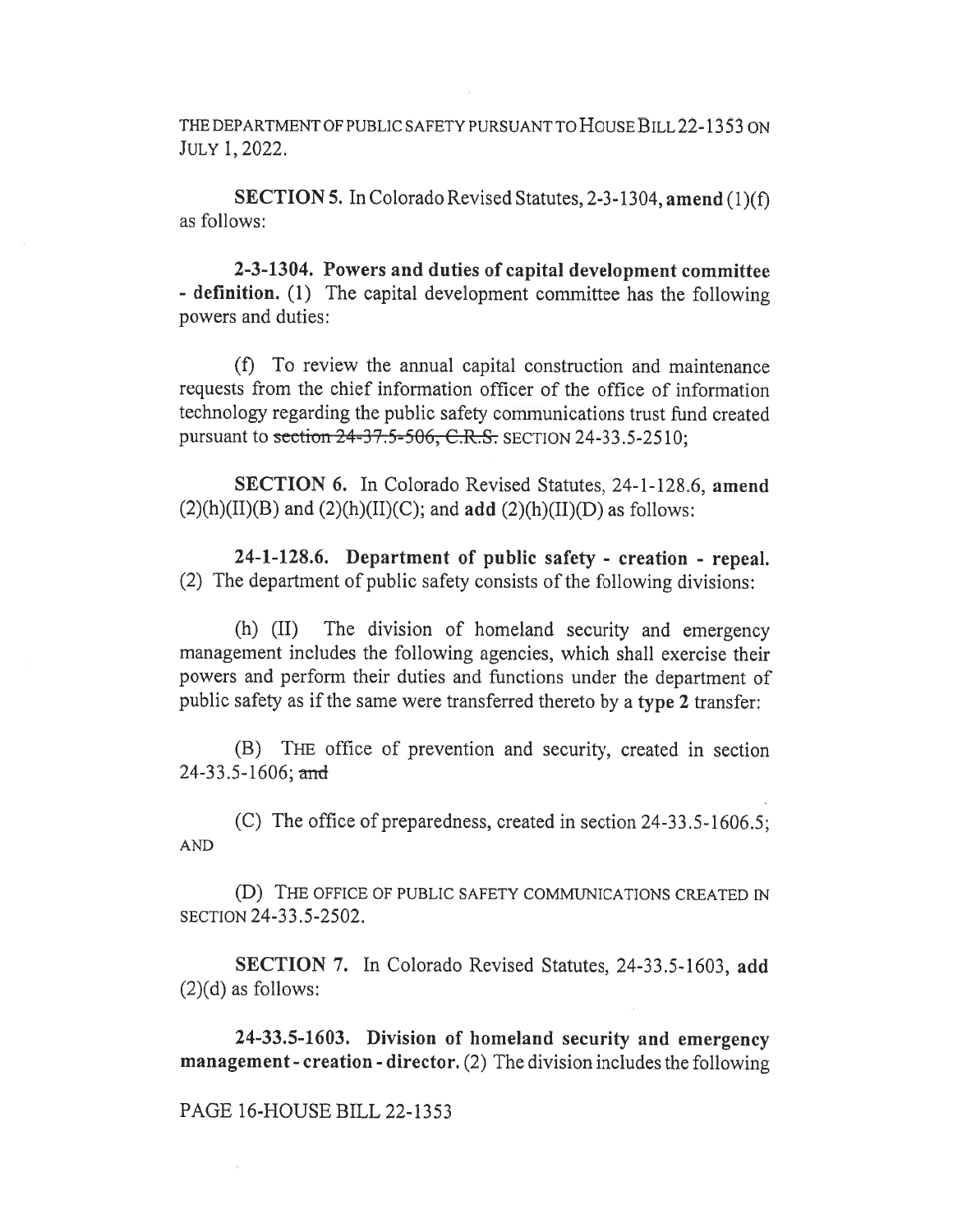agencies, which shall exercise their powers and perform their duties and functions under the department as if the same were transferred thereto by a type 2 transfer:

(d) THE OFFICE OF PUBLIC SAFETY COMMUNICATIONS, CREATED IN PART 25 OF THIS ARTICLE 33.5.

**SECTION 8.** In Colorado Revised Statutes, 30-11-107, repeal  $(1)(x)$  as follows:

30-11-107. Powers of the board. (1) The board of county commissioners of each county has power at any meeting:

 $(x)$  To enter into a contract with the state telecommunications director pursuant to the provisions of section 24-37.5-502 (3), C.R.S., for the providing of teleconferencing facilities and services between the county and any other county; city and county; or state agency to be used for teleconferencing of hearings relating to any person in the custody of the county;

**SECTION 9.** In Colorado Revised Statutes, repeal 30-11-208 as follows:

30-11-208. Contract - teleconferencing facilities and services. The city and county of Denver may enter into a contract with the state telecommunications director pursuant to the provisions of section 24-37.5-503, C.R.S., for the providing of teleconferencing facilities and services between the city and county of Denver and any other county or state agency to be used for teleconferencing of hearings relating to any person in the custody of the city and county of Denver.

**SECTION 10.** In Colorado Revised Statutes, 43-1-1202, amend  $(1)(a)(IV)(B)$  as follows:

43-1-1202. Department powers - definition. (1) Notwithstanding any other law, the department may:

(a) Solicit and consider proposals, enter into agreements, grant benefits, and accept contributions for public-private initiatives pursuant to this part 12 concerning any of the following:

PAGE 17-HOUSE BILL 22-1353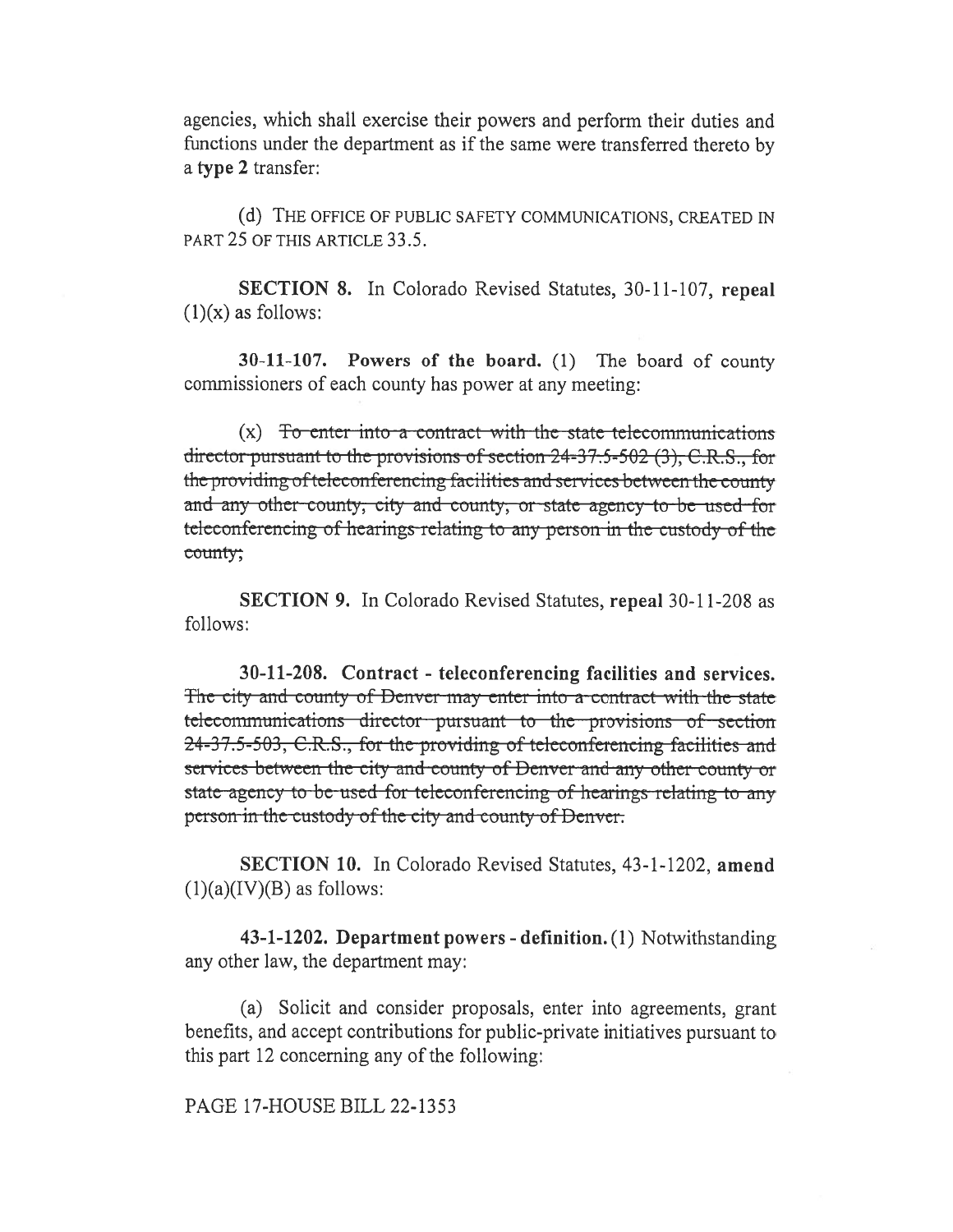(IV) (B) For purposes of this subsection (1)(a)(IV), "telecommunications" does not mean the state telecommunications network described in part 5 of article 37.5 of title 24 PART 25 OF ARTICLE 33.5 OF TITLE 24.

SECTION 11. In Colorado Revised Statutes, repeal 24-33.5-716 and part 5 of article 37.5 of title 24.

SECTION 12. Effective date. This act takes effect July 1, 2023; except that sections 4, 12, and 13 of this act take effect upon passage.

SECTION 13. Safety clause. The general assembly hereby finds,

# PAGE 18-HOUSE BILL 22-1353